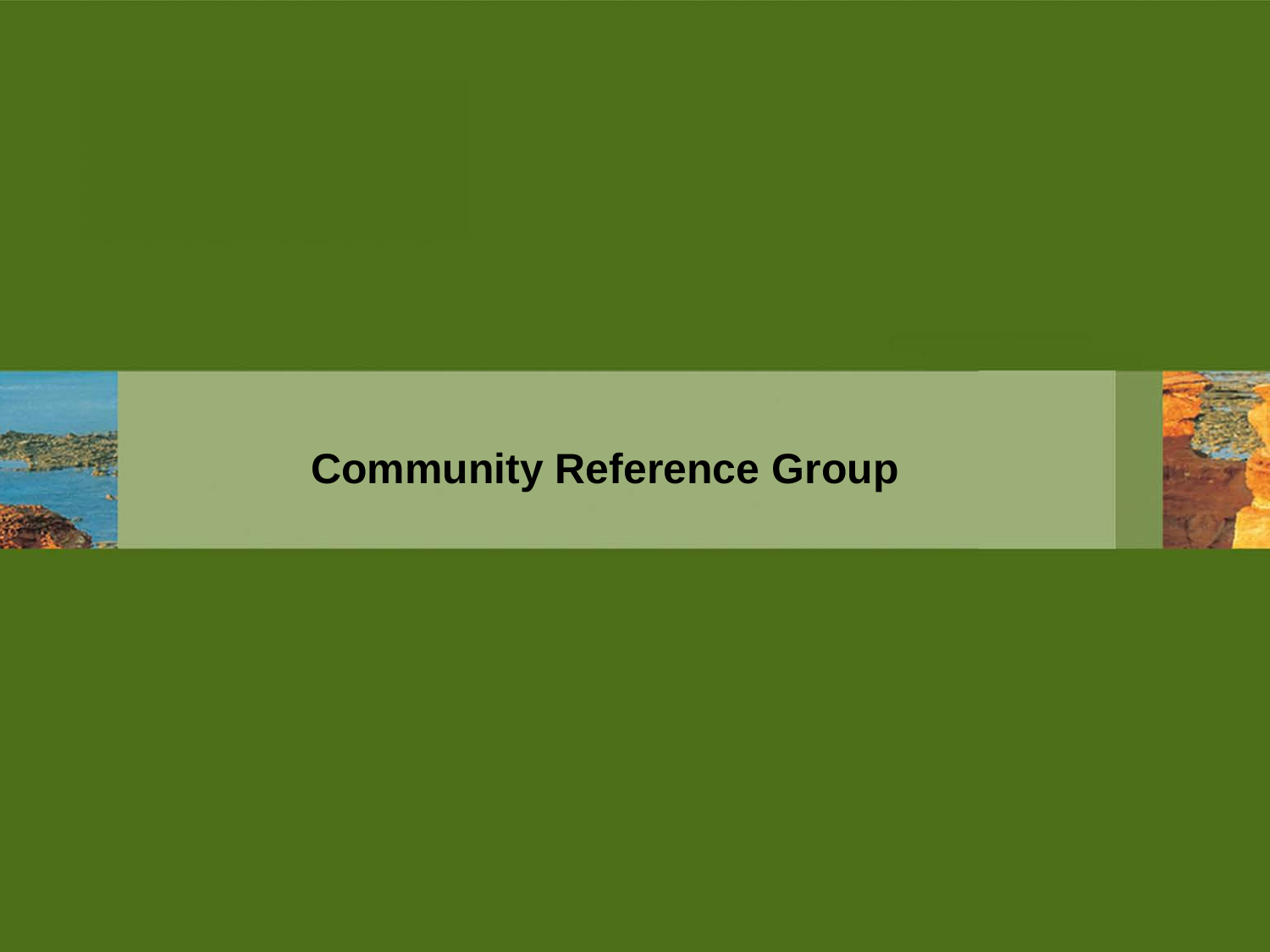# **Demographics**

#### **Overview**

- The Kimberley macro-environment is characterized by its large size and small population.
- The population is relatively equally divided between indigenous and non indigenous people
- Based on current trends, it is forecast that substantial changes will occur in the demographics of the population, over the next generations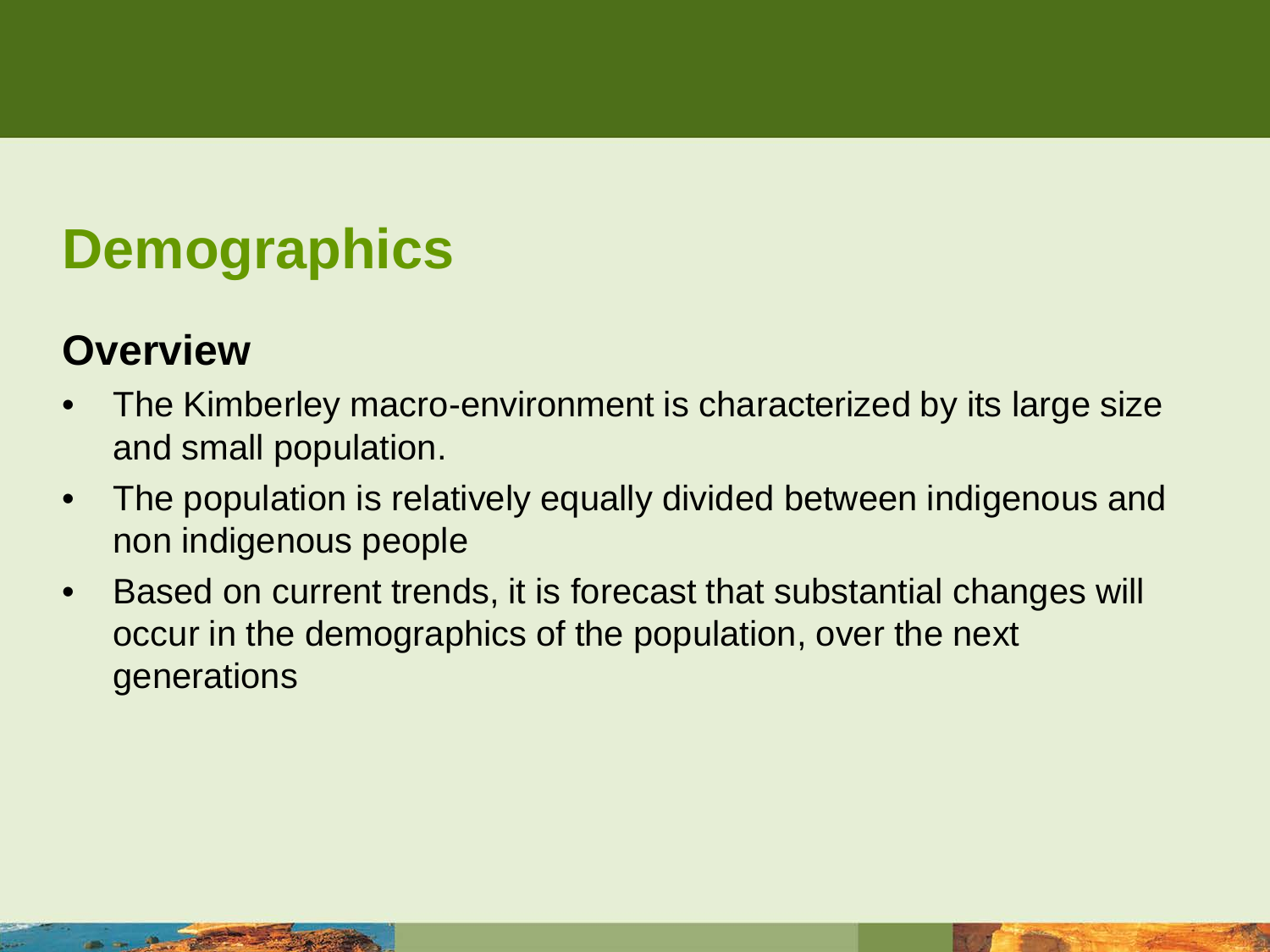# **Demographics**

#### **2006 Census\* – Age Profiles**

- The 2006 Census indicated that 63.3% of the indigenous population was less than 29 years of age compared with 37.6% of the non indigenous population.
- On the basis of these continuing trends, the characteristics of the Kimberley population will alter dramatically and with it, the focus of economic development.

*\* Note that there has been some indication that the 2006 census data has significantly understated the indigenous population of the Kimberley by up to 25%*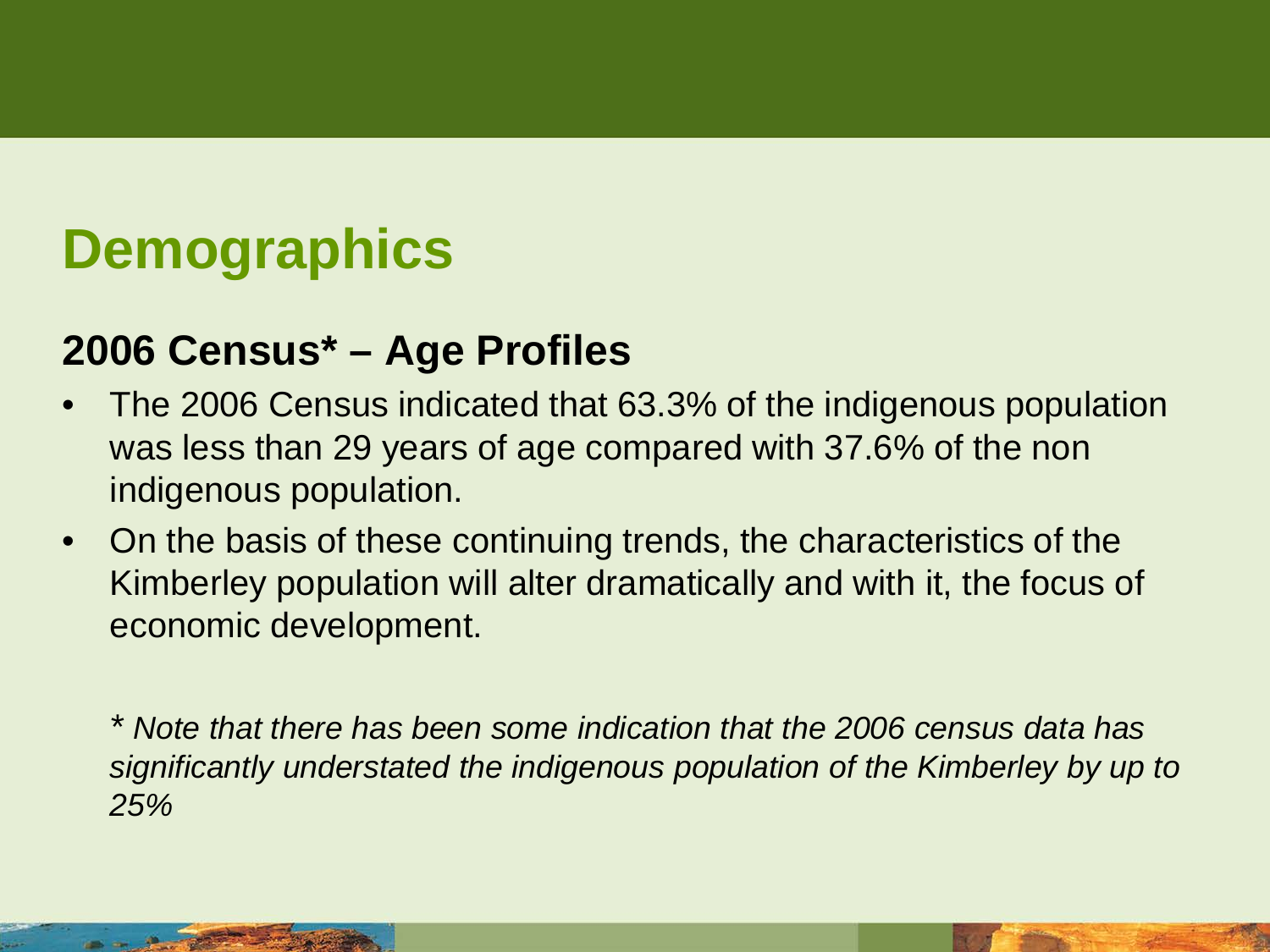

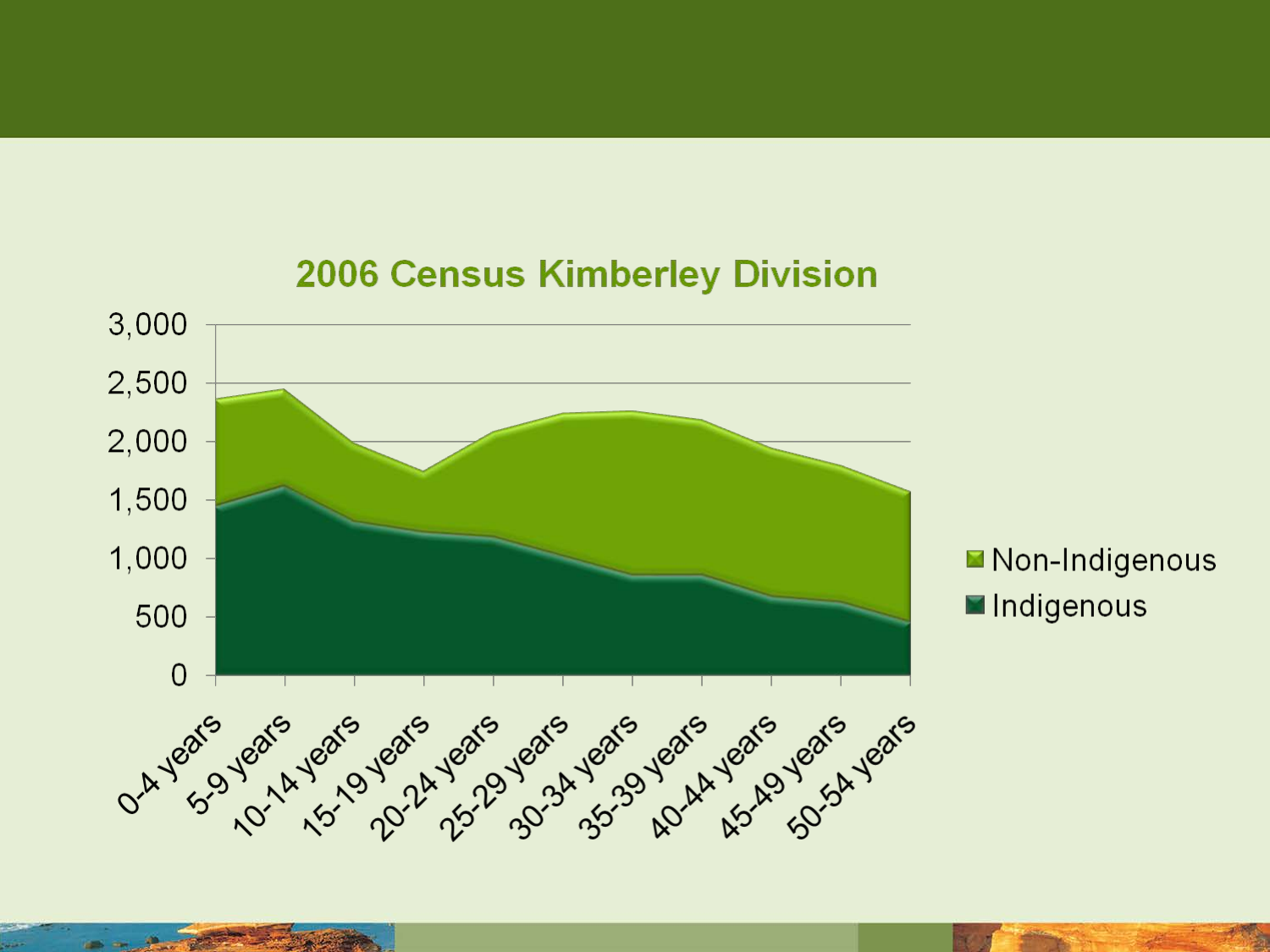### **Labour Force Participation**

At the 2006 Census, there were also clear trends in terms of the labour force with 52.78% participation within the indigenous population aged 15 to 54 compared with 86.42% in the non indigenous population. (Participation includes CDEP)



#### **2006 Census Kimberley Division**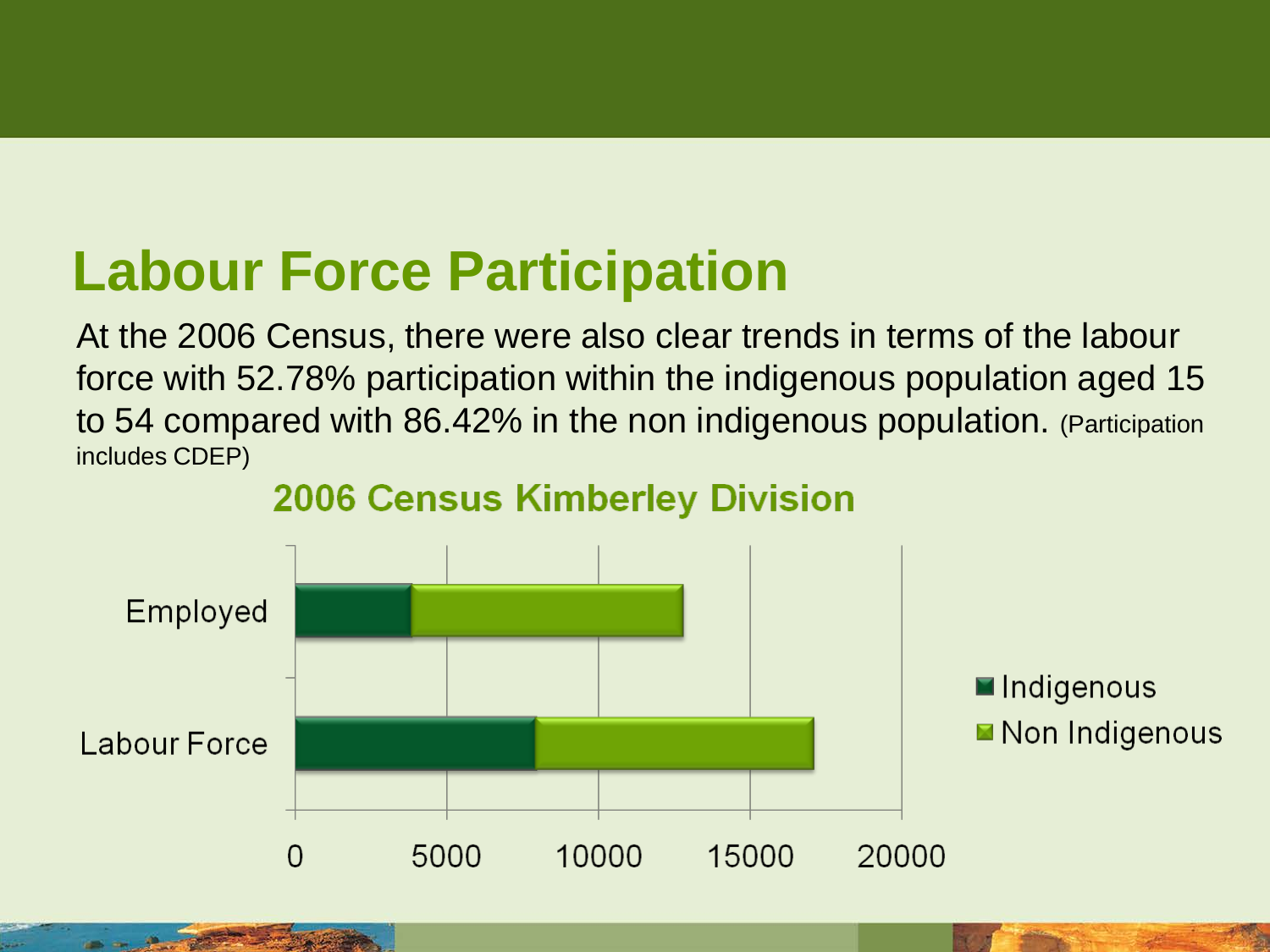# **Community Reference Group**

#### **Perspective**

• Local Government & Service Provision Impacts on Communities

#### **Participation**

- Shire of Derby/ West Kimberley
- Shire of Broome
- Shire of Wyndham/East Kimberley
- Dept. Planning & Infrastructure
- Dept. Environment & Conservation
- Dept. Education & Training
- Dept. Health
- Dept. Housing & Works
- Dept. Child Protection
- Kimberley Dev. Commission
- Broome Chamber of Commerce
- Aboriginal Community Representative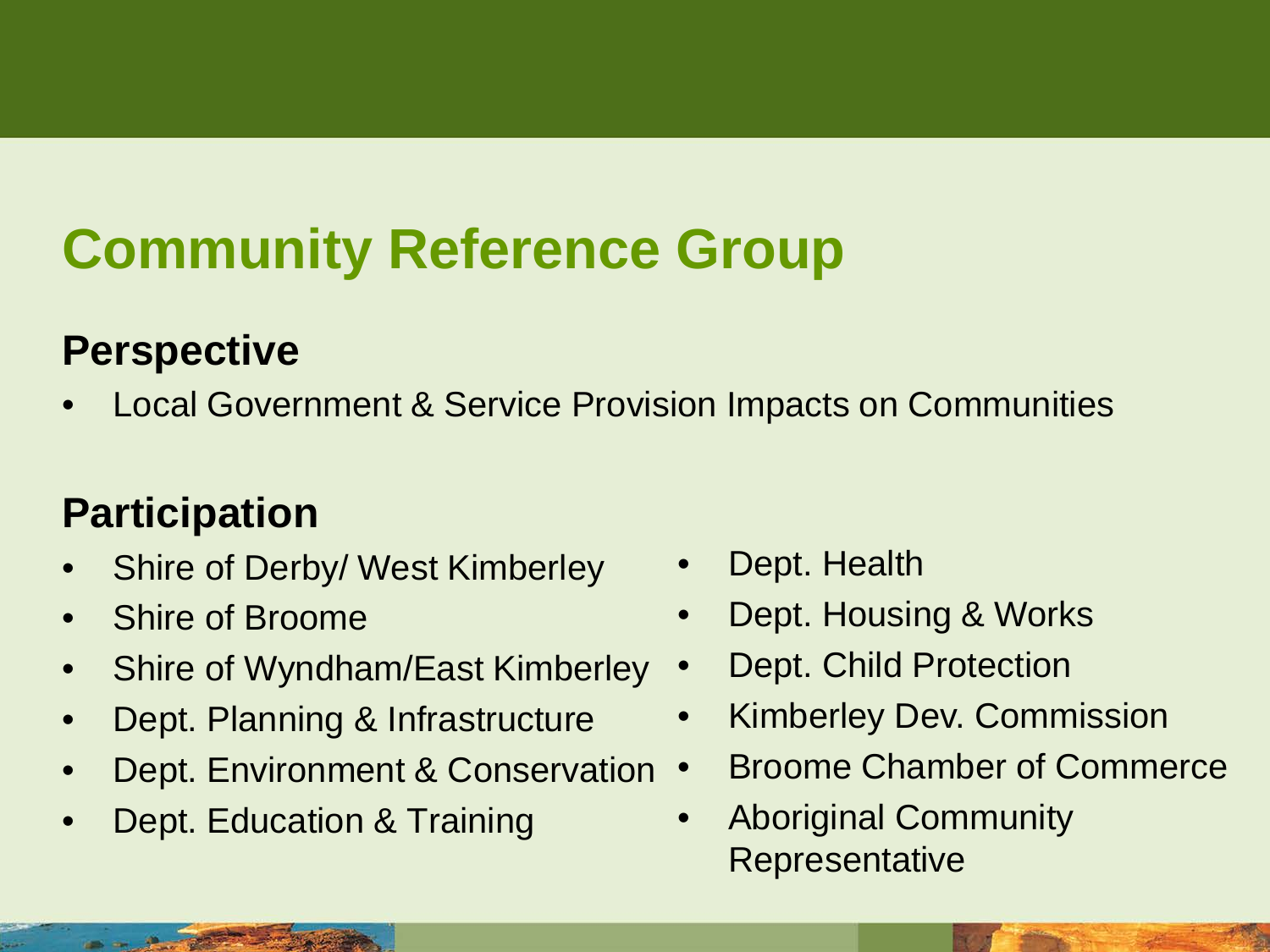# **Individual Perspectives**

#### **Shire of Derby / West Kimberley**

- Have been strong supporters of the process to date & the need for a definitive CRG position.
- Site preferences include: Maret Islands, Koolan Island, Wilson Island
- Support the development of more than one hub.
- Derby has capacity for residential land releases with no 'constraints'.
- With additional resources, can support FI/FO.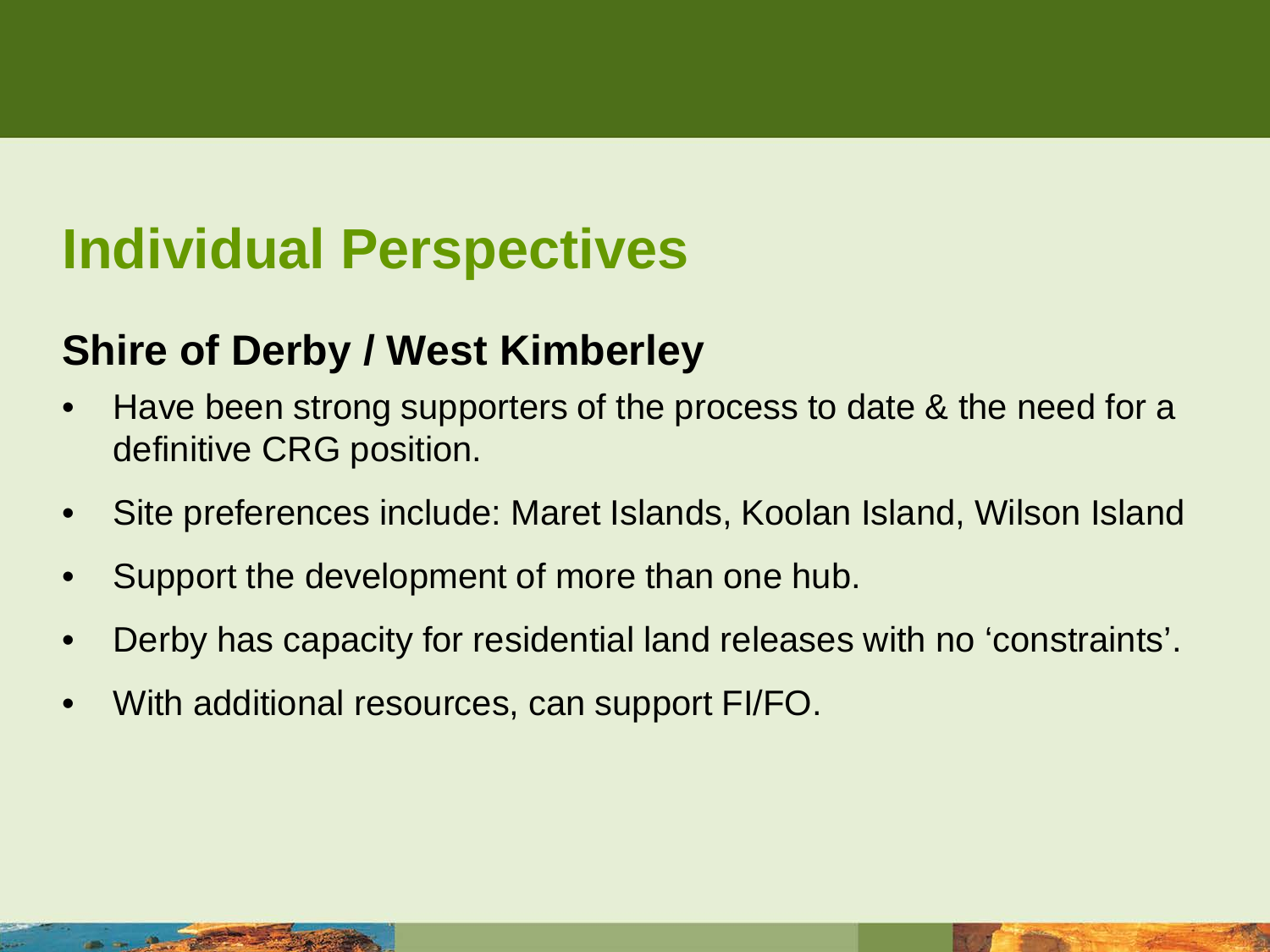# **Individual Perspectives**

#### **Shire of Broome**

- No position on preferred location until detailed social and environmental impact analysis has been concluded.
- Believe that adequate resourcing & land releases are key to any site.

### **Shire of Wyndham / East Kimberley**

- Council has stated that adequate resourcing & land releases are critical to prevent FIFO labour force; and
- A Kimberley Development Fund based on 1% of royalties should be established by the State.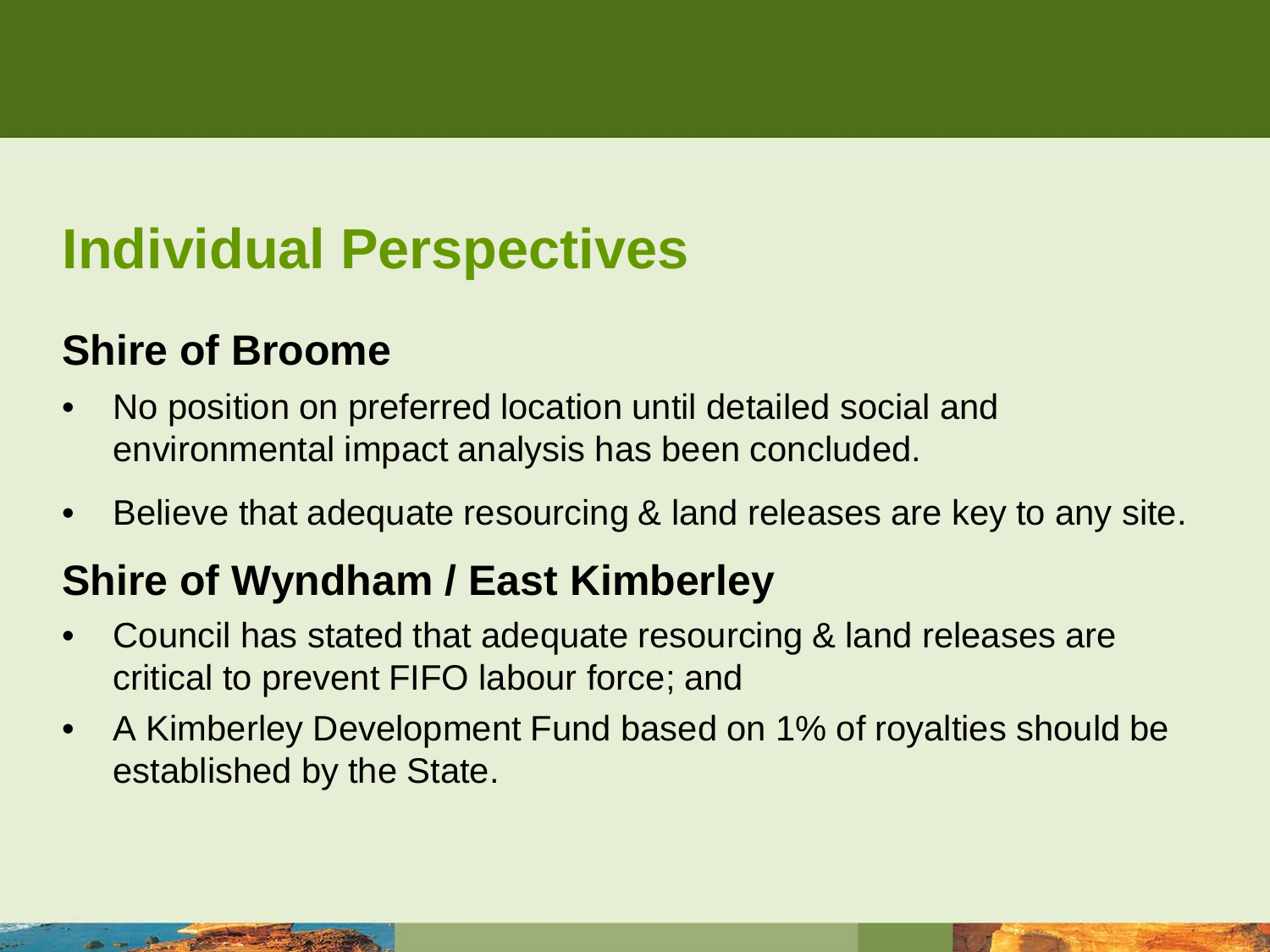# **Individual Perspectives**

#### **Kimberley Development Commission**

• Believe that adequate resourcing & land releases are key to any site and that impacts on "social fabric" should be included in any selection

#### **Department of Environment & Conservation**

• Key consideration is ability to attract, accommodate and retain DEC personnel to service any industrial development, regardless of site.

#### **An Indigenous Community**

• Outcome will depend on the 'deals' done by KLC and potential for a 'have and have nots' situation to develop.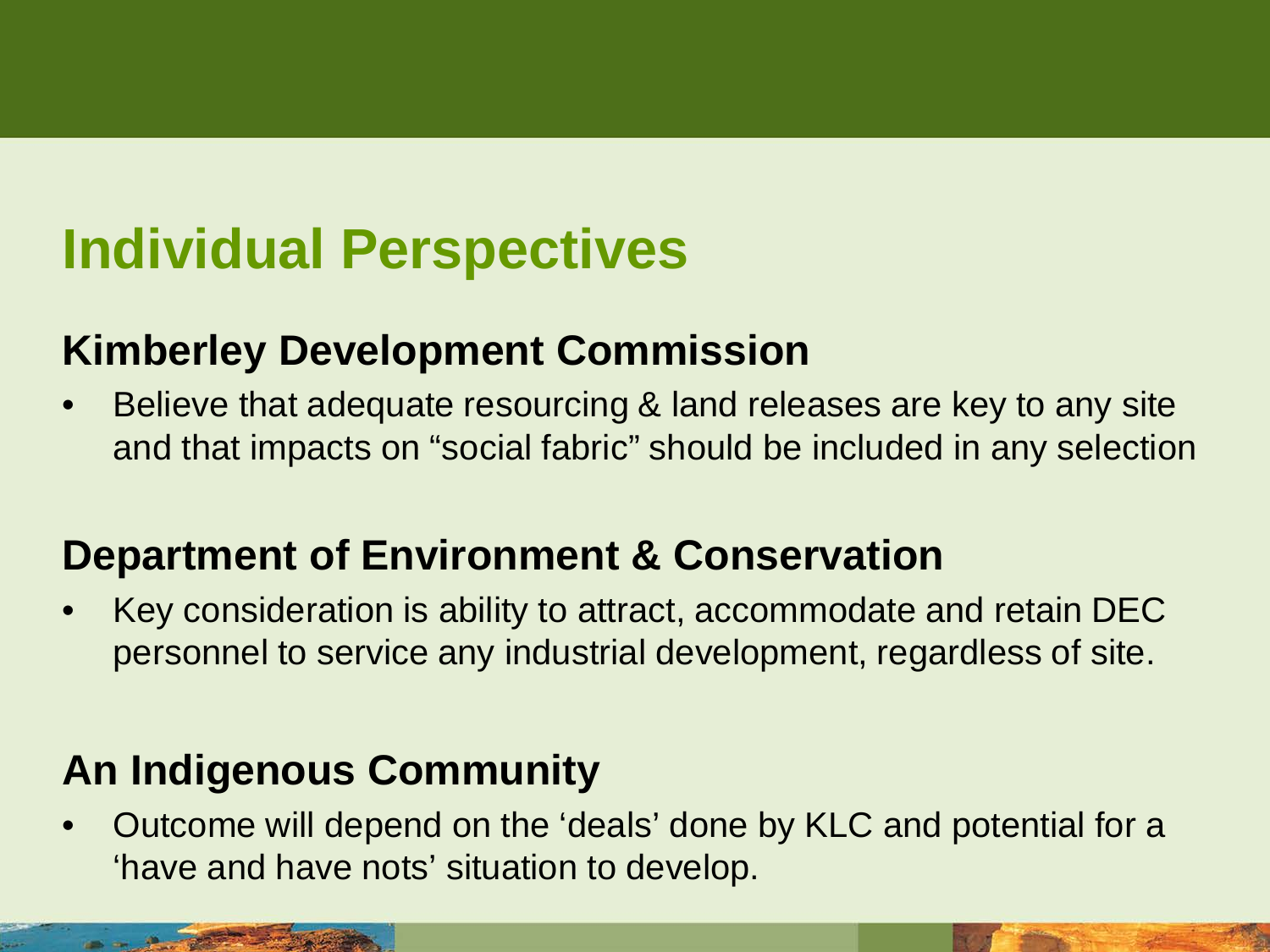# **Eight (8) Relevant Criteria**

| <b>Category</b>                      | <b>Sub Category</b>           |
|--------------------------------------|-------------------------------|
| Urban                                | Capacity                      |
|                                      | Proximity                     |
|                                      | <b>Disruption</b>             |
| Community                            | <b>Services</b>               |
|                                      | <b>Health</b>                 |
| <b>Regional Economic Development</b> | <b>Local Business</b>         |
|                                      | <b>Cost of Living</b>         |
|                                      | <b>Availability of Labour</b> |
|                                      |                               |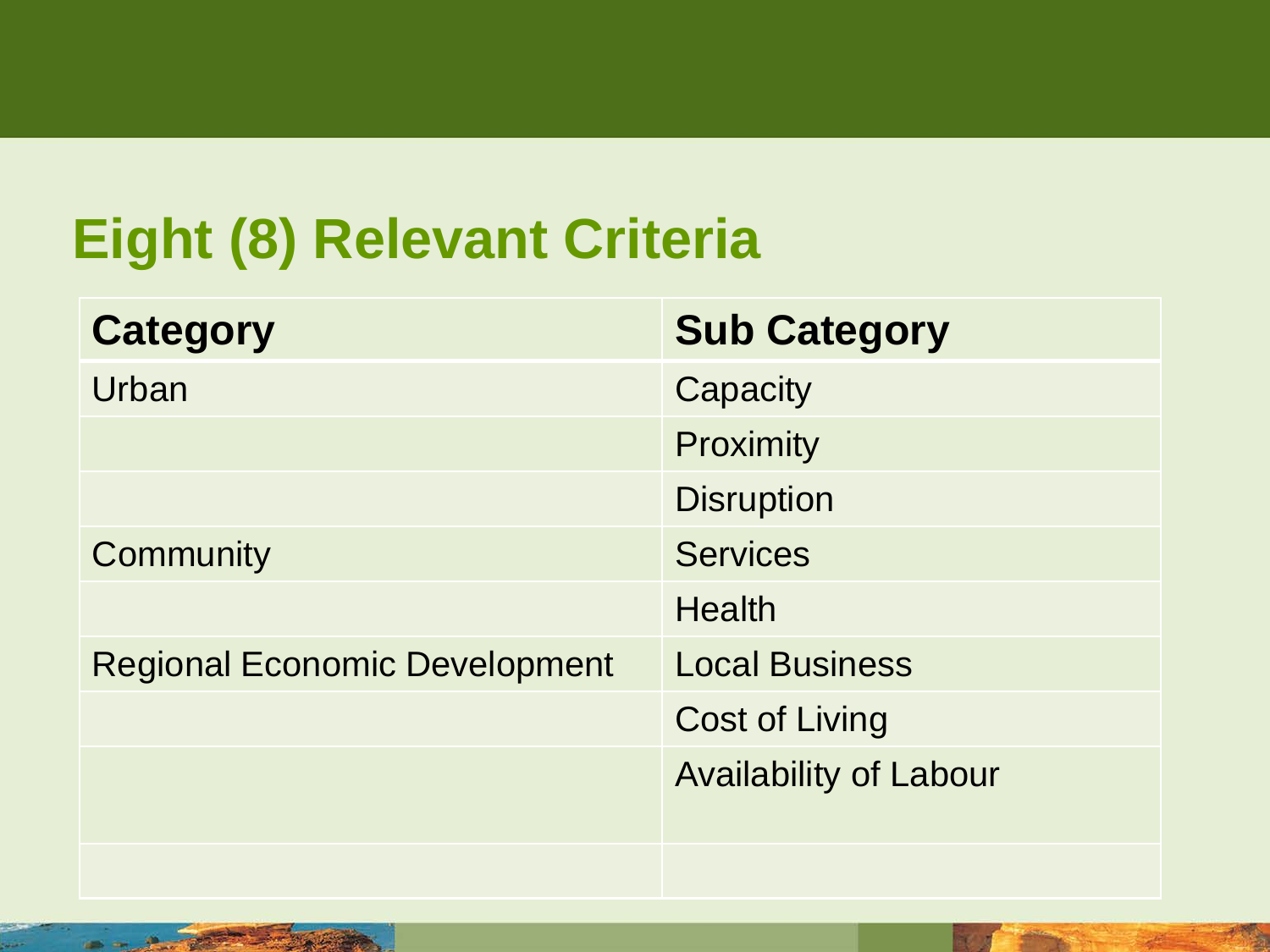## **Weighting of Criteria**

0 5 10 15 20 **Capacity Proximity Disruption Services Health** Local Business Cost of Living Indigenous Communities Availability of Labour **Importance % Criteria**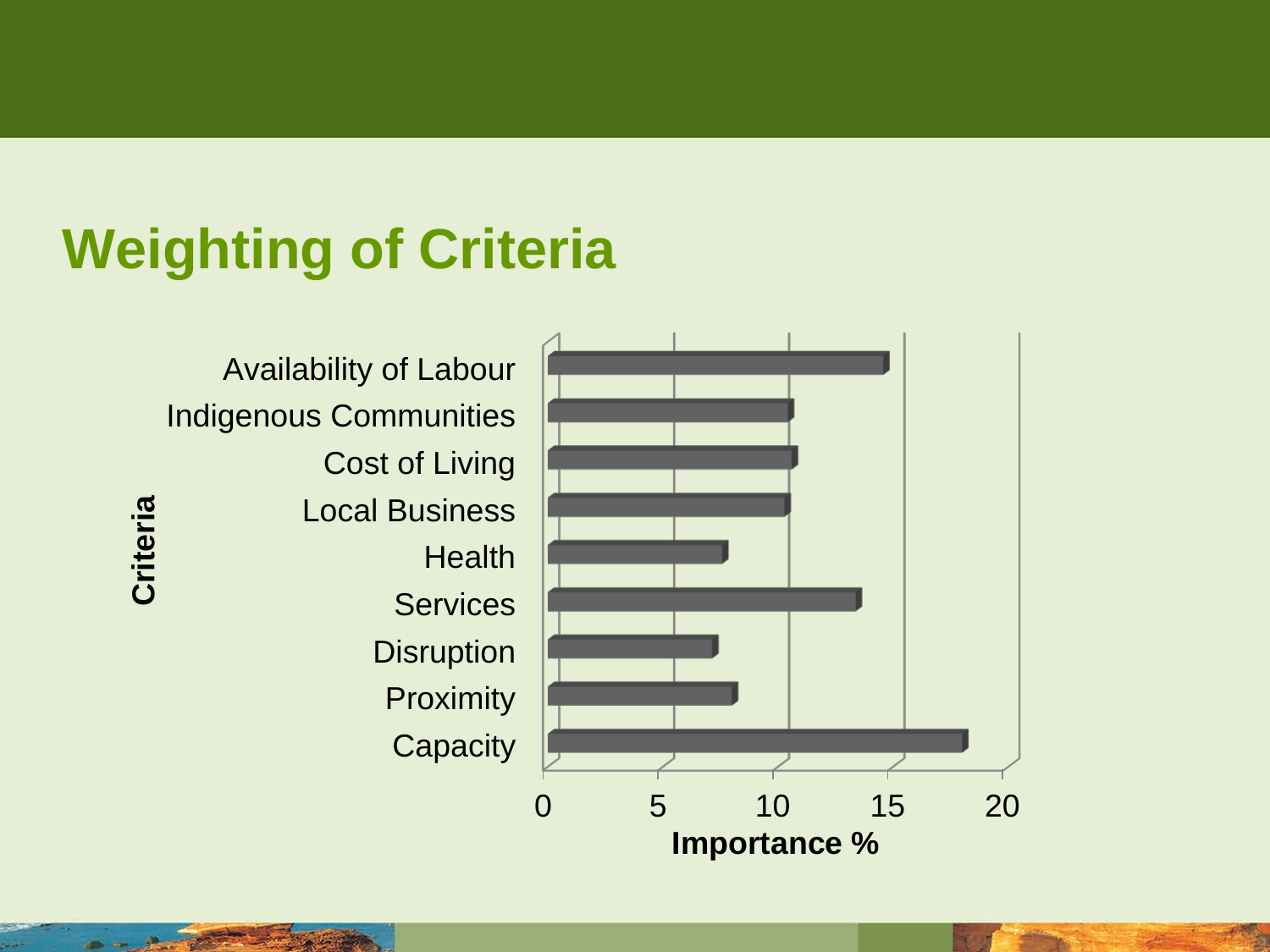### **Key Issues**

#### **Common Views – Regardless of Site**

- 1. Adequate resourcing of the region to cope with the influx of people is critical.
- 2. Expedient release of adequate land for housing also critical.
- 3. There is a need to maintain the affordability, lifestyle, culture and 'social fabric' aspects of communities impacted by the chosen site.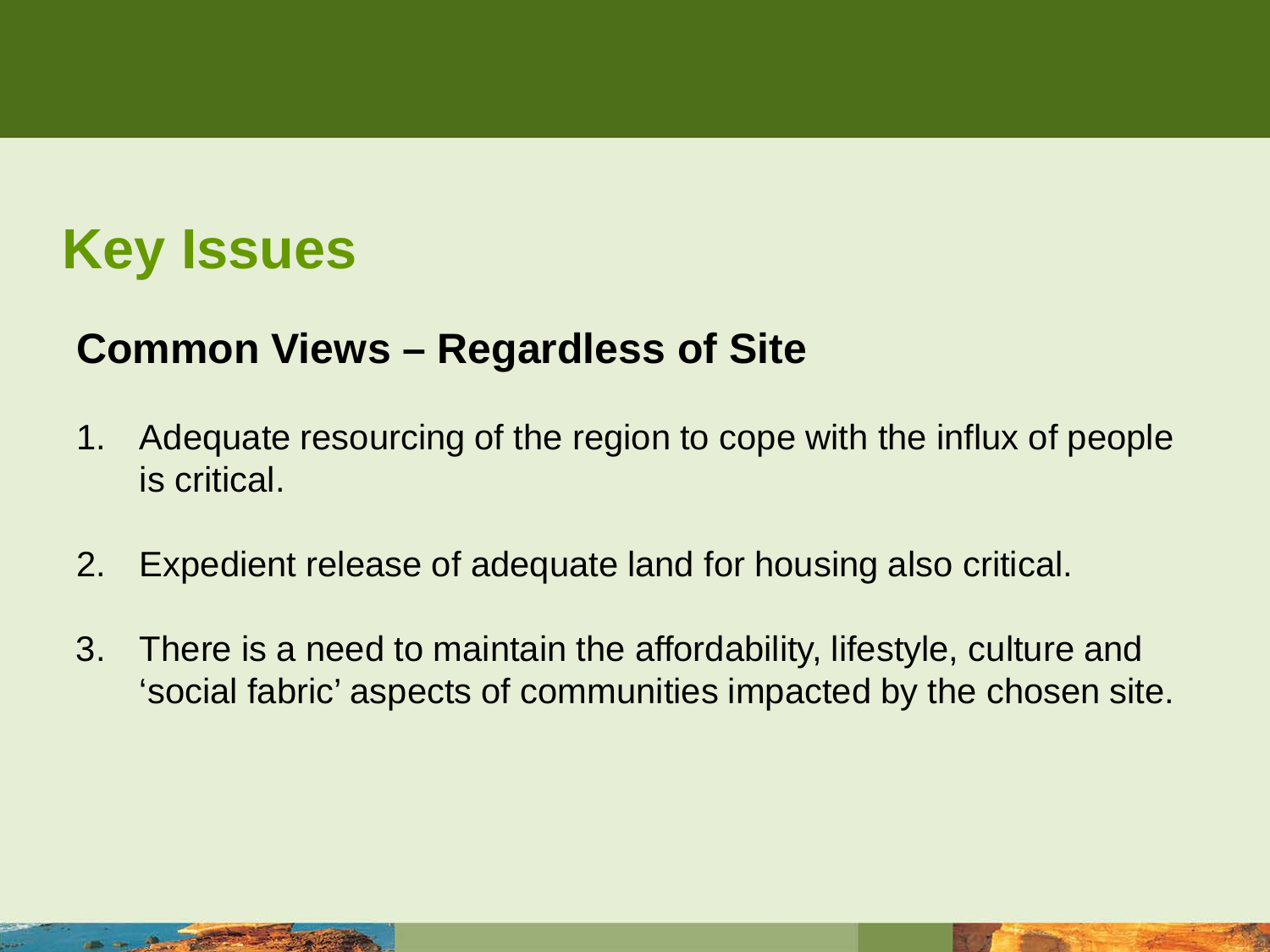# **Key Issues by Criteria**

#### **Capacity**

- Housing affordability & availability
- Proactive planning required for land, industry, port
- Additional human resources required by Local Government
- Service infrastructure (inc. port, airport, roads, waste disposal)

#### **General agreement that issues can be effectively managed as long as adequate infrastructure & resources are in place**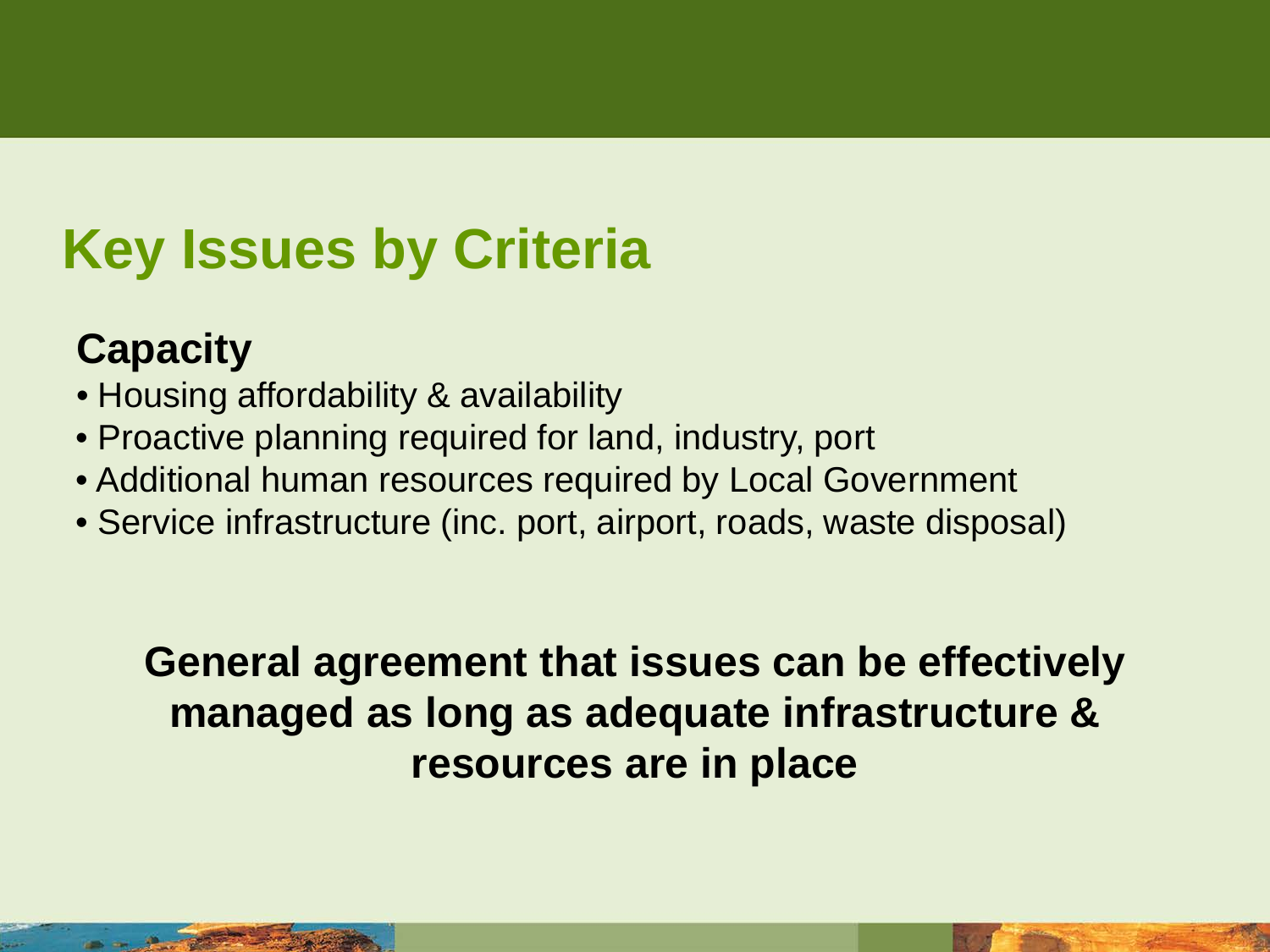#### **Capacity**

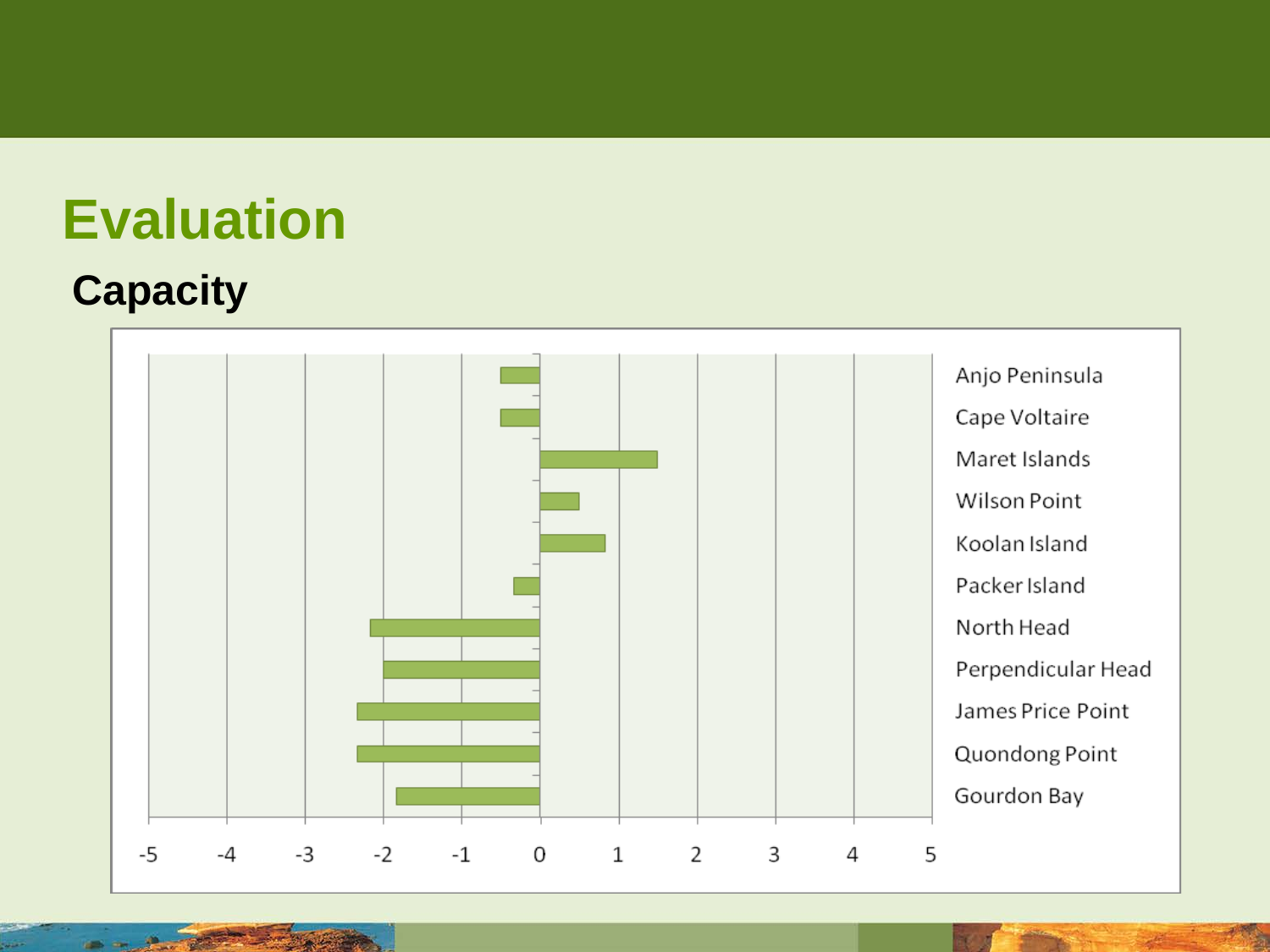# **Key Issues by Criteria Proximity**

#### Shire of Derby/West Kimberley

Shire has room for expansion of transport infrastructure, enabling efficient transport to remote sites.

#### Shire of Broome

- In regards to six sites within Shire, closer sites will have less impact in regards to waste, fuel transport/storage, traffic etc.
- Cape Leveque Road closer the site to Broome, the less cost of constructing and maintaining road. Movement of fuel etc to site during wet should be considered.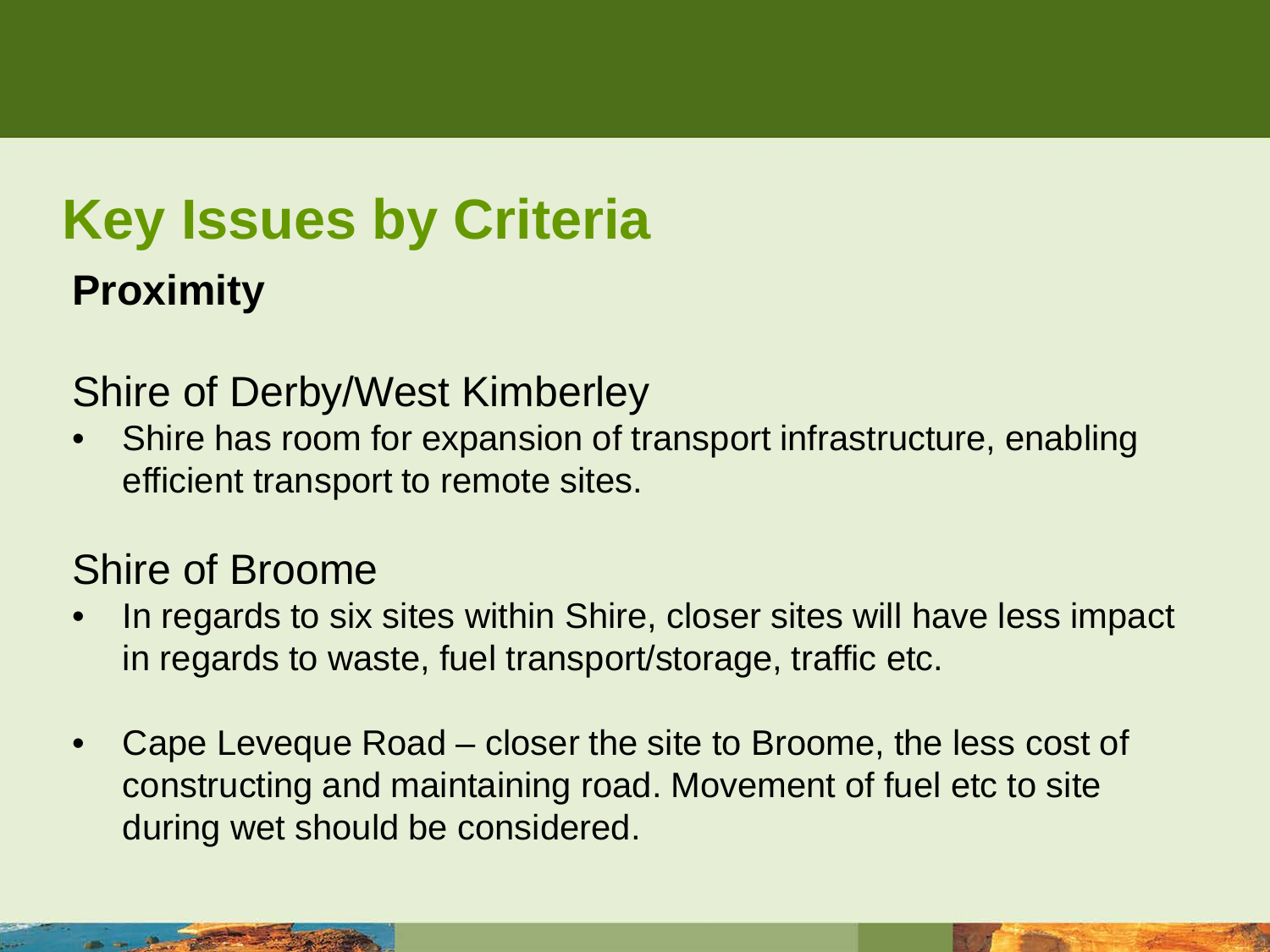#### **Proximity**

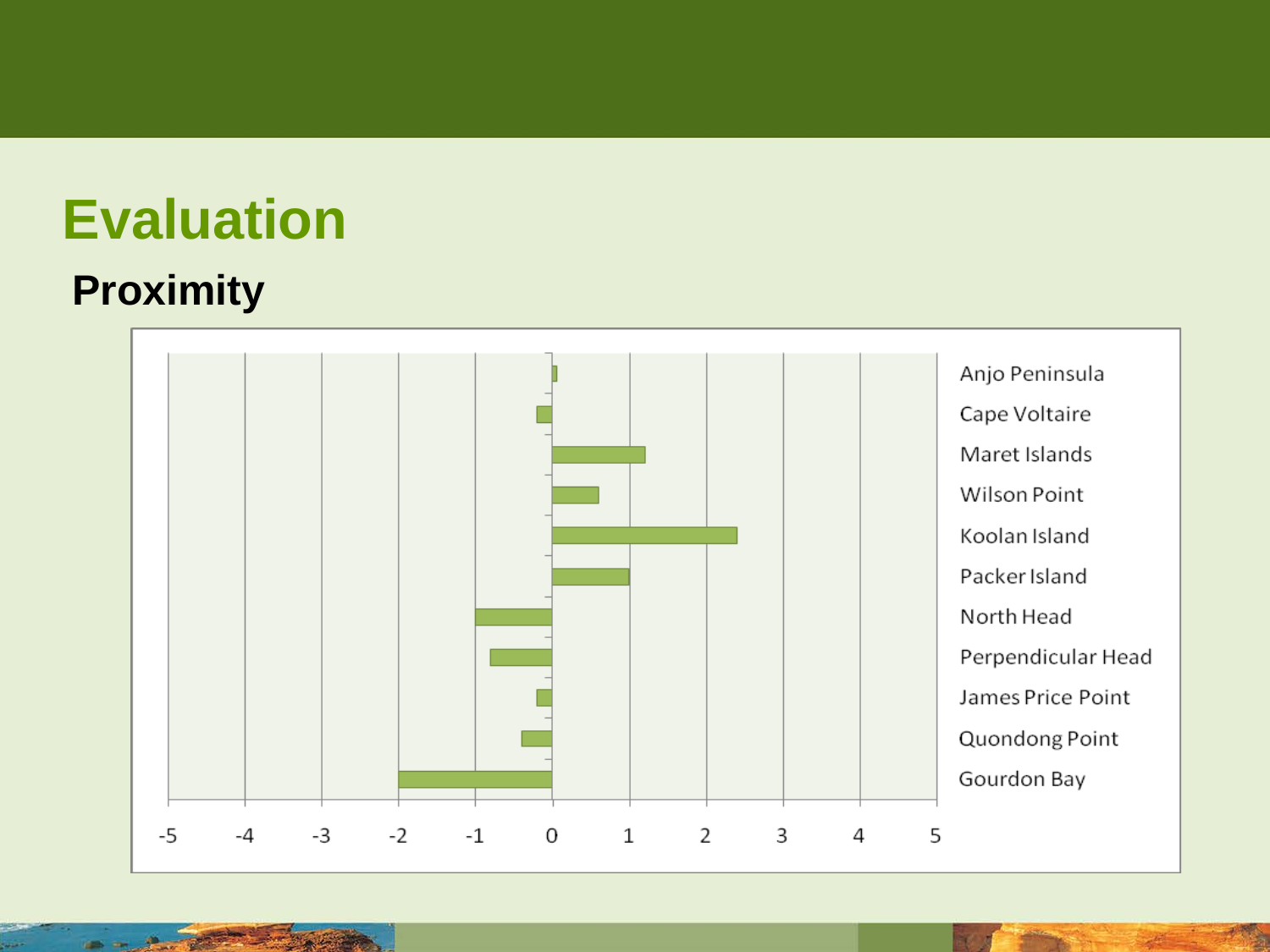# **Key Issues by Criteria**

#### **Disruption**

- Shire of Derby / West Kimberley: Unlimited capacity to expand. Minimal Disruption for sites within their Shire.
- Shire of Broome: Transport issues are of particular importance. No studies planned or undertaken in regards to impact of sea transport on the Port of Broome, & the impact of additional passenger and cargo transport on the Broome Airport.
- Other members also expressed concern over Port & Cape Leveque Road disruption impacts and need for planning.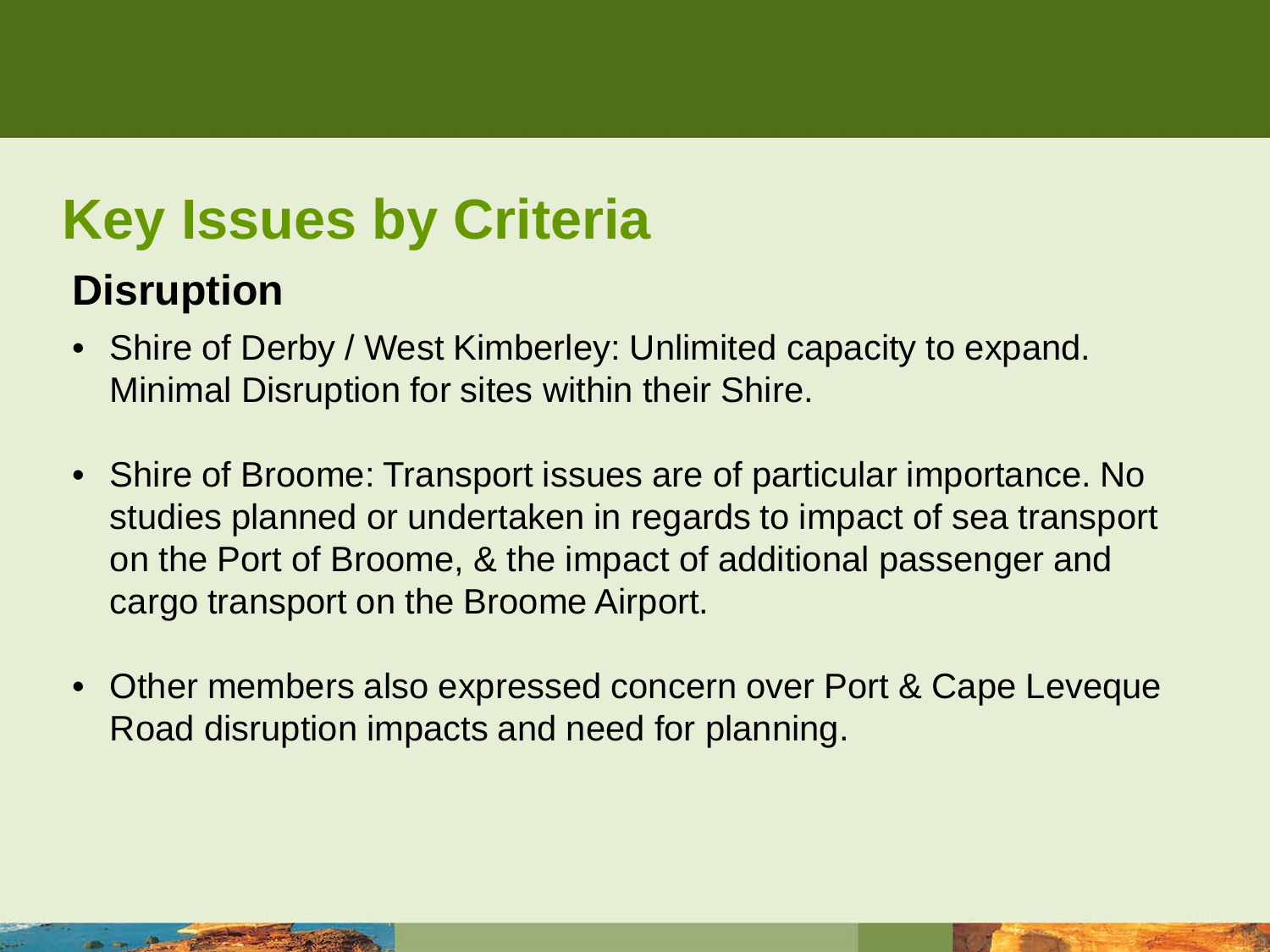#### **Disruption**

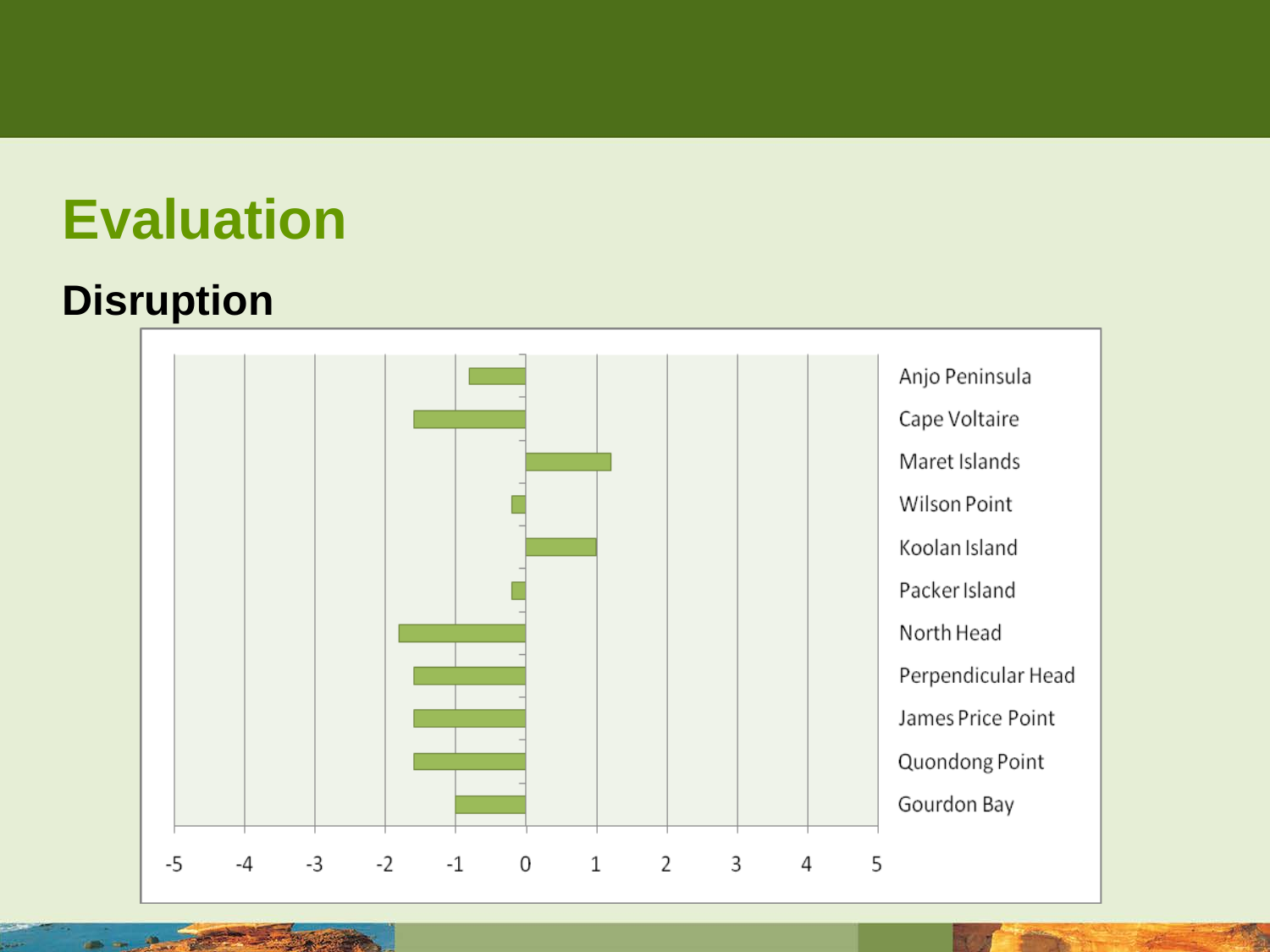# **Key Issues by Criteria Services**

- Service providers will need to be adequately resourced regardless of site chosen.
- Ability to attract, accommodate and retain new staff a concern.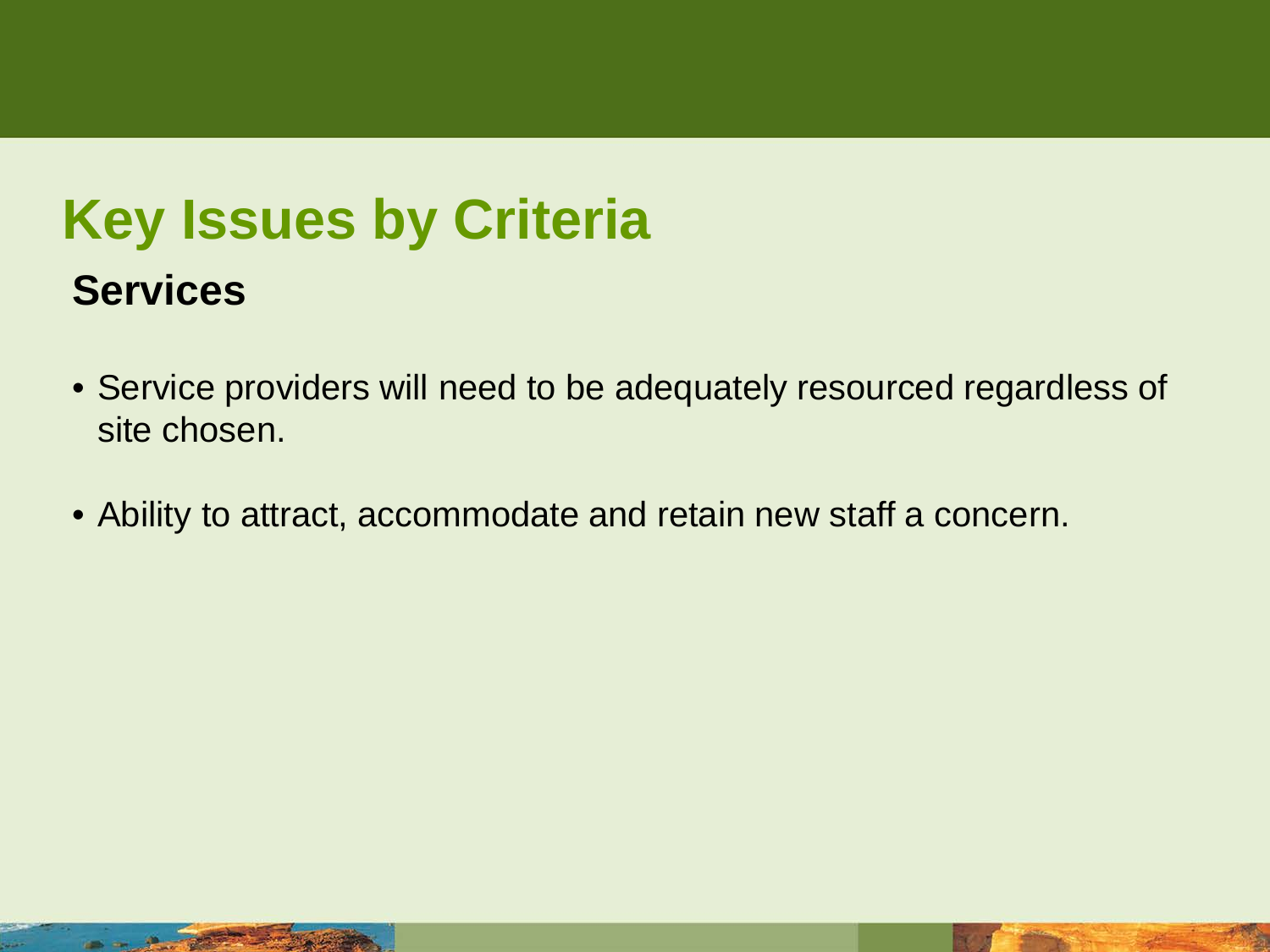#### **Services**

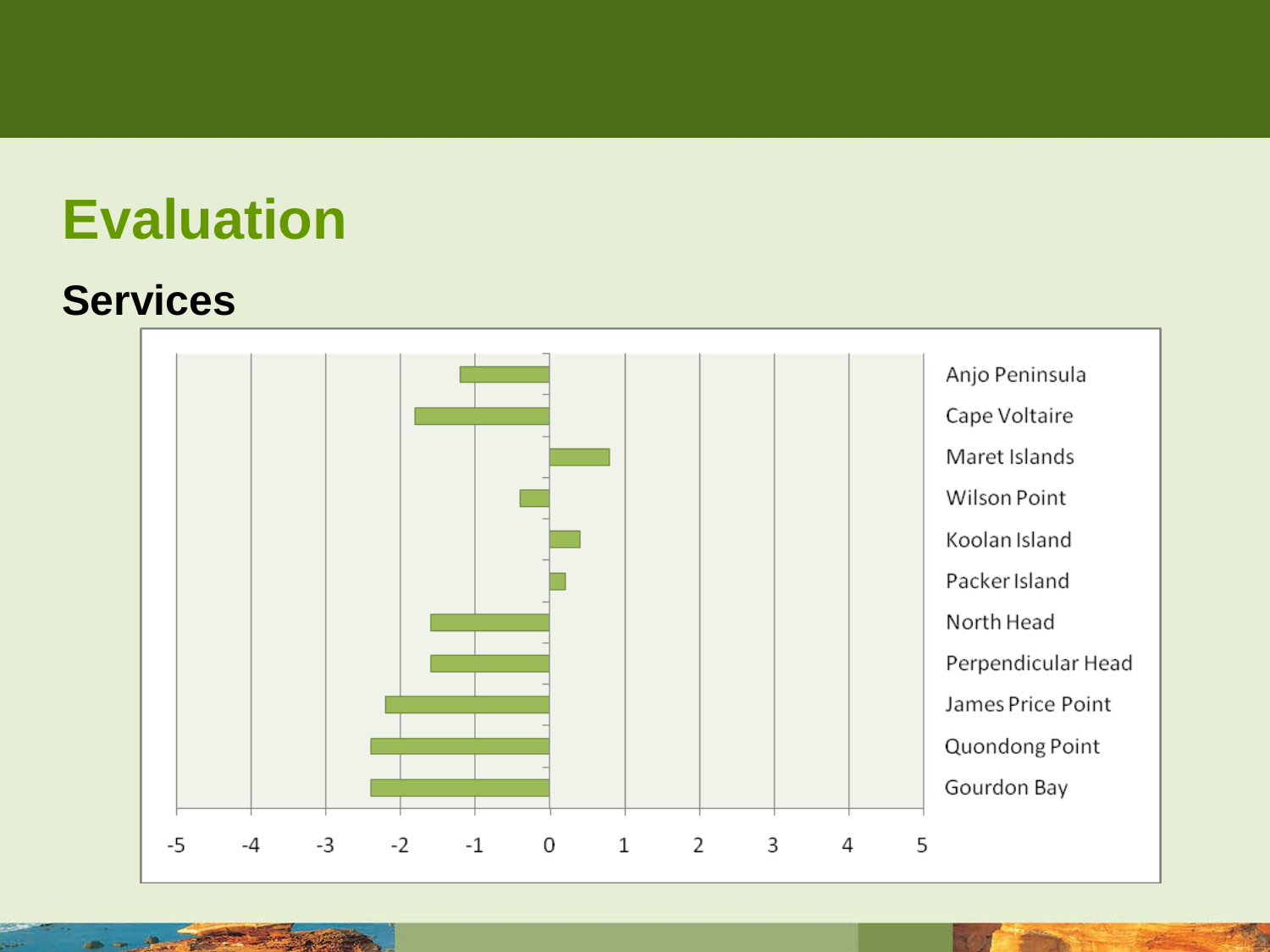# **Key Issues by Criteria Health**

- Extra demand for services needs to be met through appropriate funding and resourcing.
- New site will require access for RFDS fixed wing aircraft.



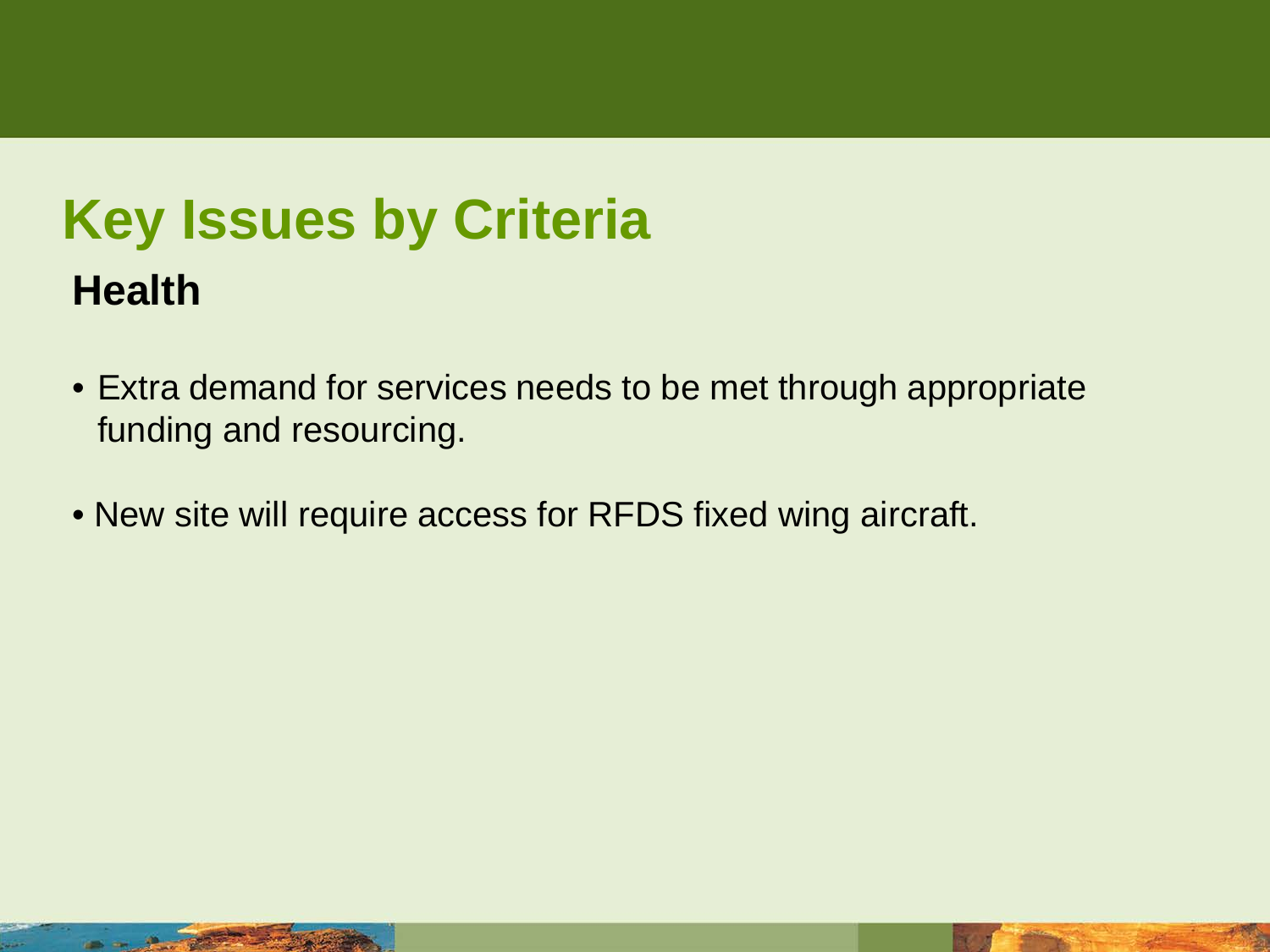#### **Health**

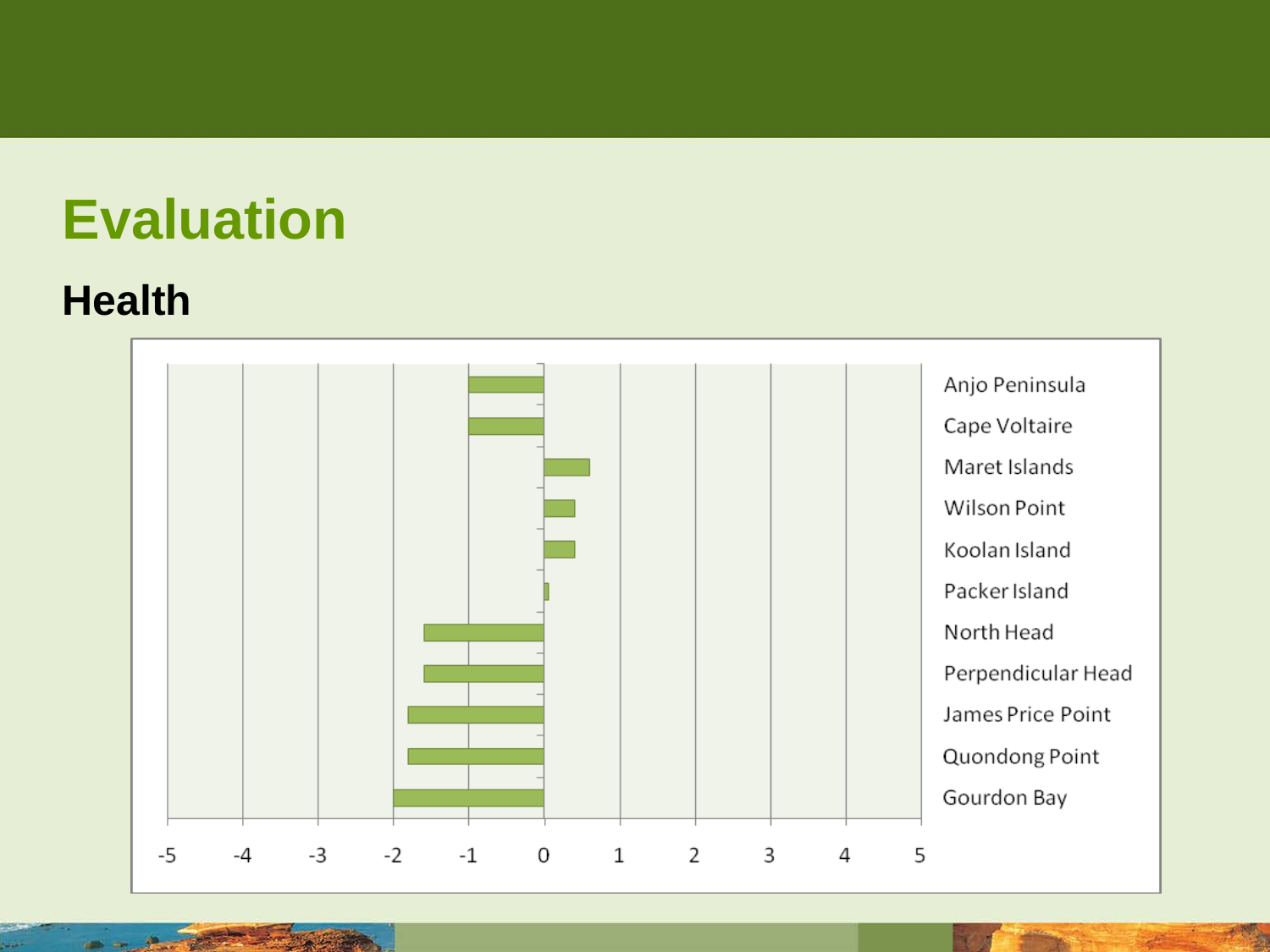### **Key Issues by Criteria Local Business**

- Important for State Government support in assisting industry development & local business development.
- The results of the CRG site evaluation process indicate most sites have an overall positive impact on local business.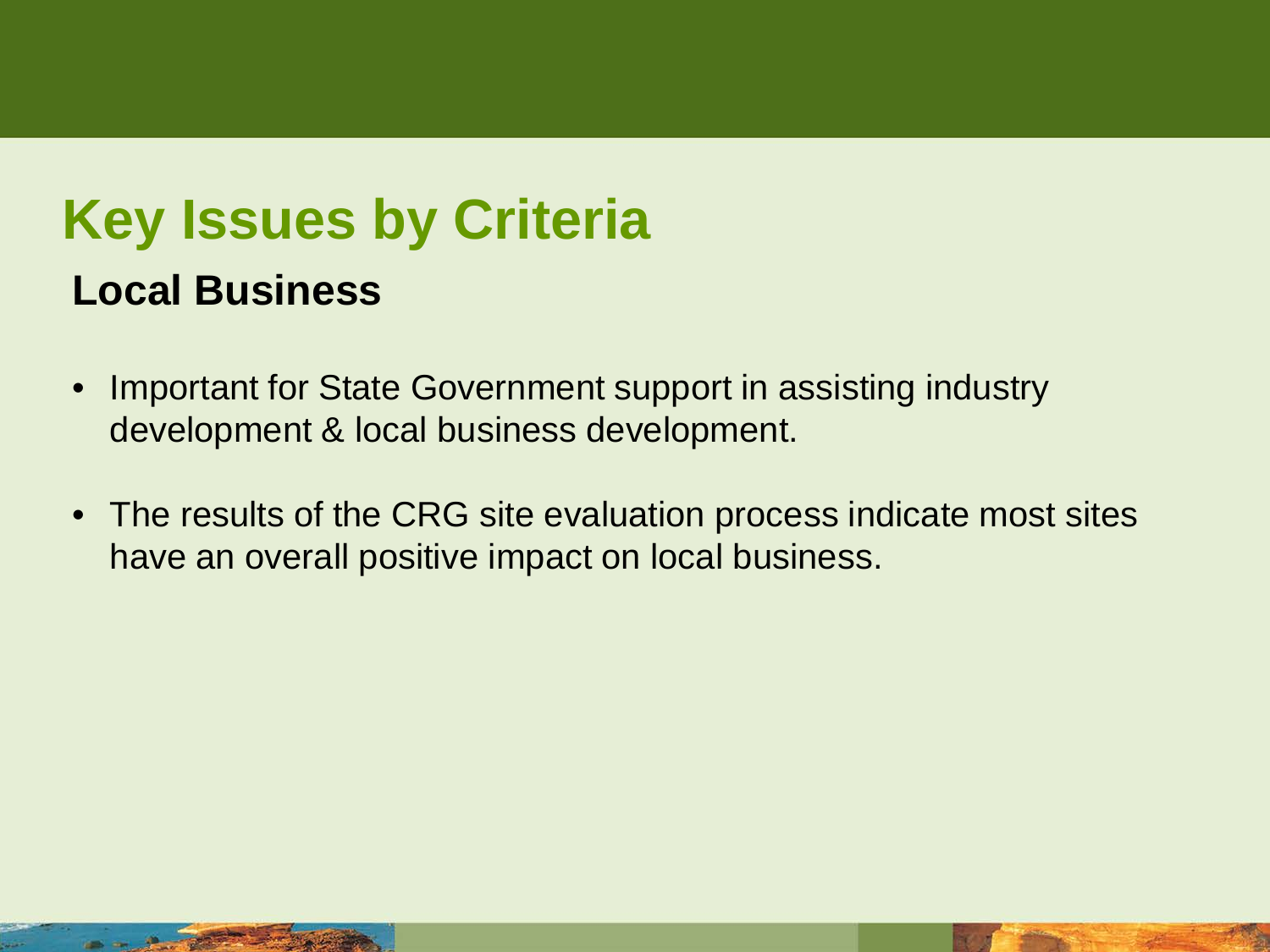#### **Local Business**

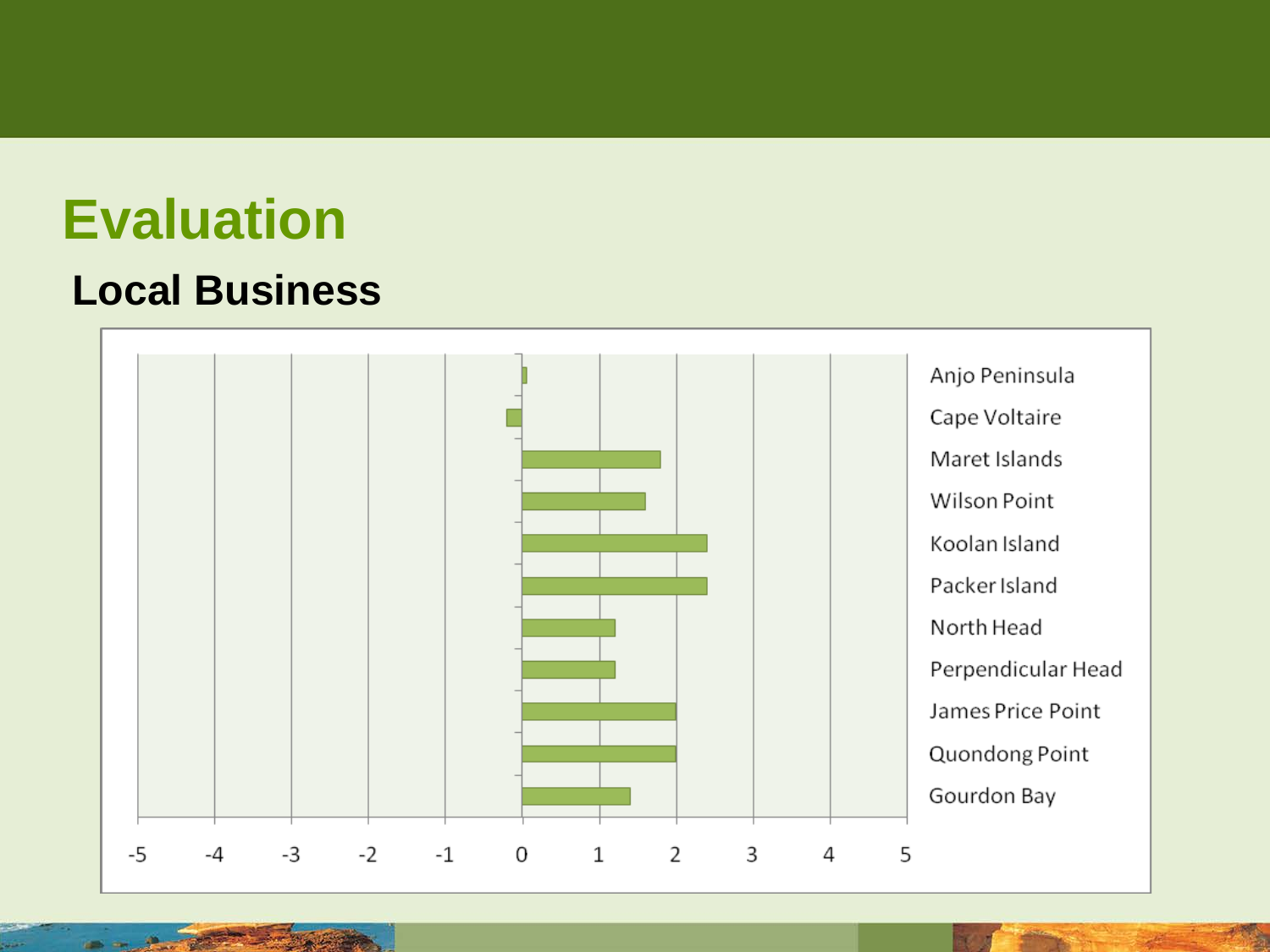# **Key Issues by Criteria**

### **Labour Availability**

•Shire of Derby/West Kimberley: With additional development the Shire has the ability to ensure FI/FO operations to remote location in a timely manner.

•Kimberley Development Commission: Employer attitudes and employment support structures will be fundamental to the success of indigenous employment strategies.

•Department for Planning and Infrastructure: DPI could utilize innovative approaches for its licencing and possibly other operational functions (e.g. MOU's with major employers).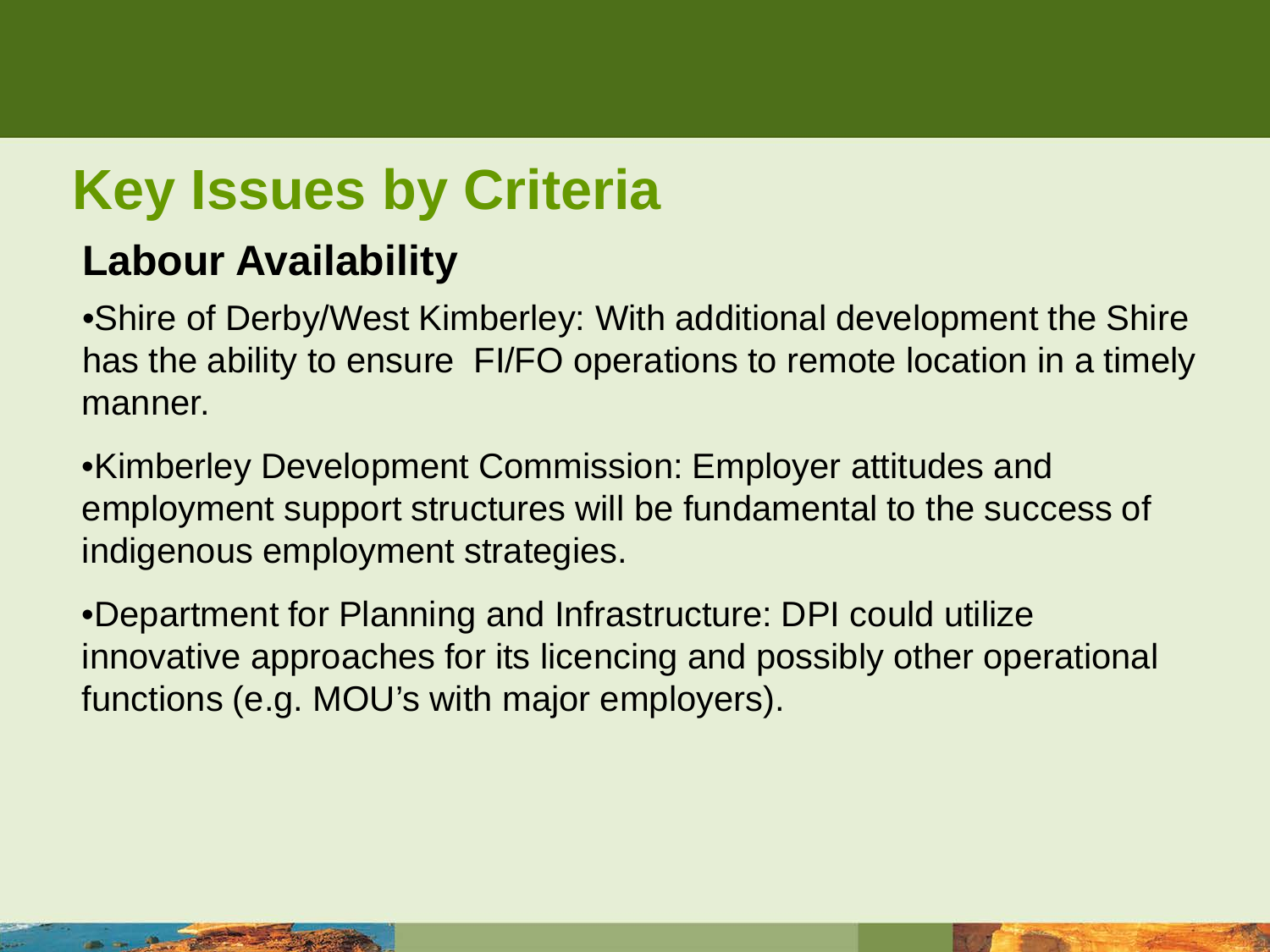#### **Labour Availability**

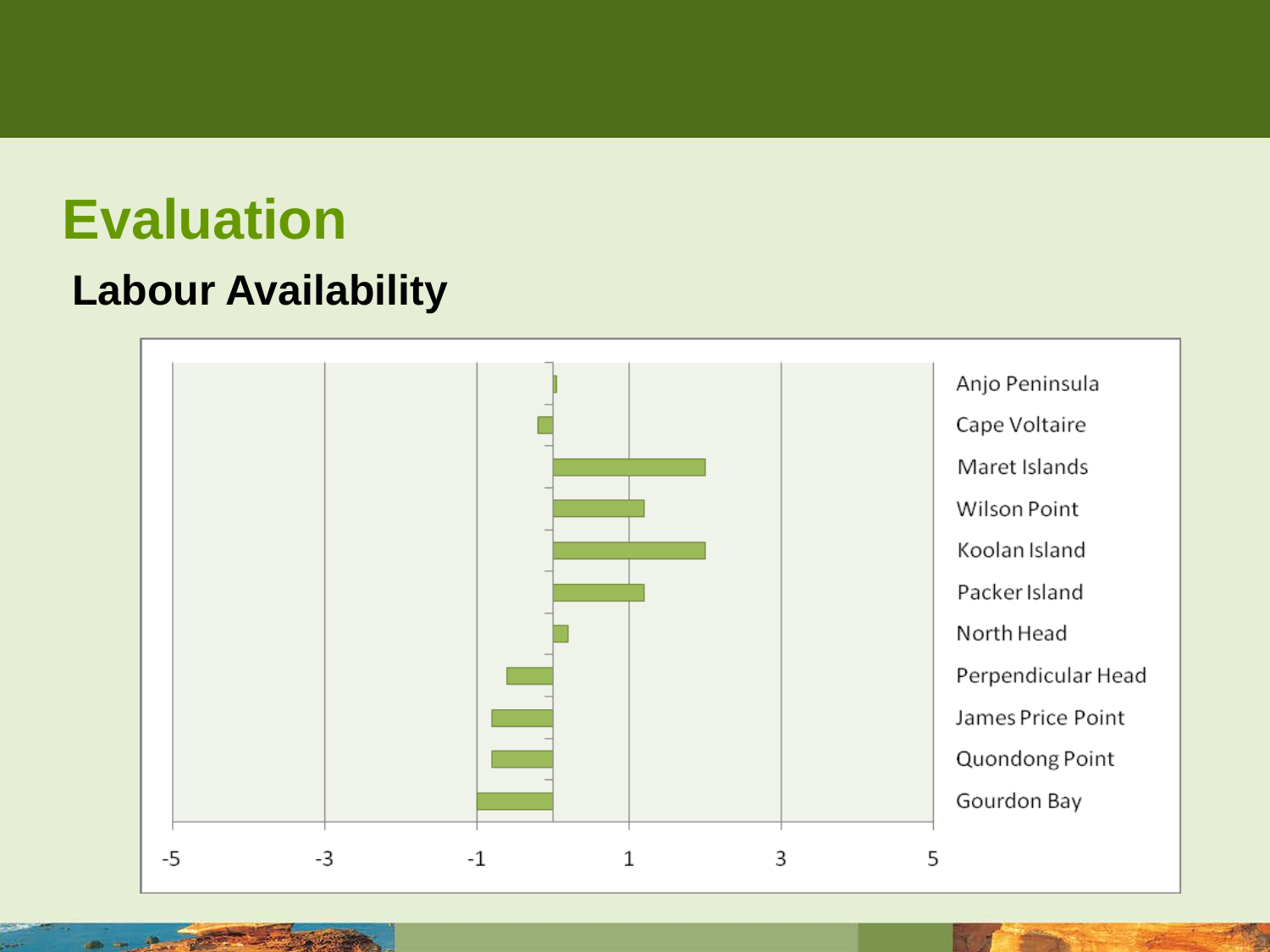## **Context of Findings**

#### **Issues about the Criteria & Process:**

- Deficiencies in scope of criteria. Particularly "Social fabric" elements.
- Concerns that criteria being interpreted differently by members & subjective. Evaluation done on basis that no mitigation or management measures were in place to control the impacts.
- Some felt decision making in relation to this process is constrained by lack of detailed information and studies.
- Shire of Derby/West Kimberley support the need for the CRG to have a position and believe the graphs produced as a result of the process undertaken in this report clearly indicate support for some particular locations.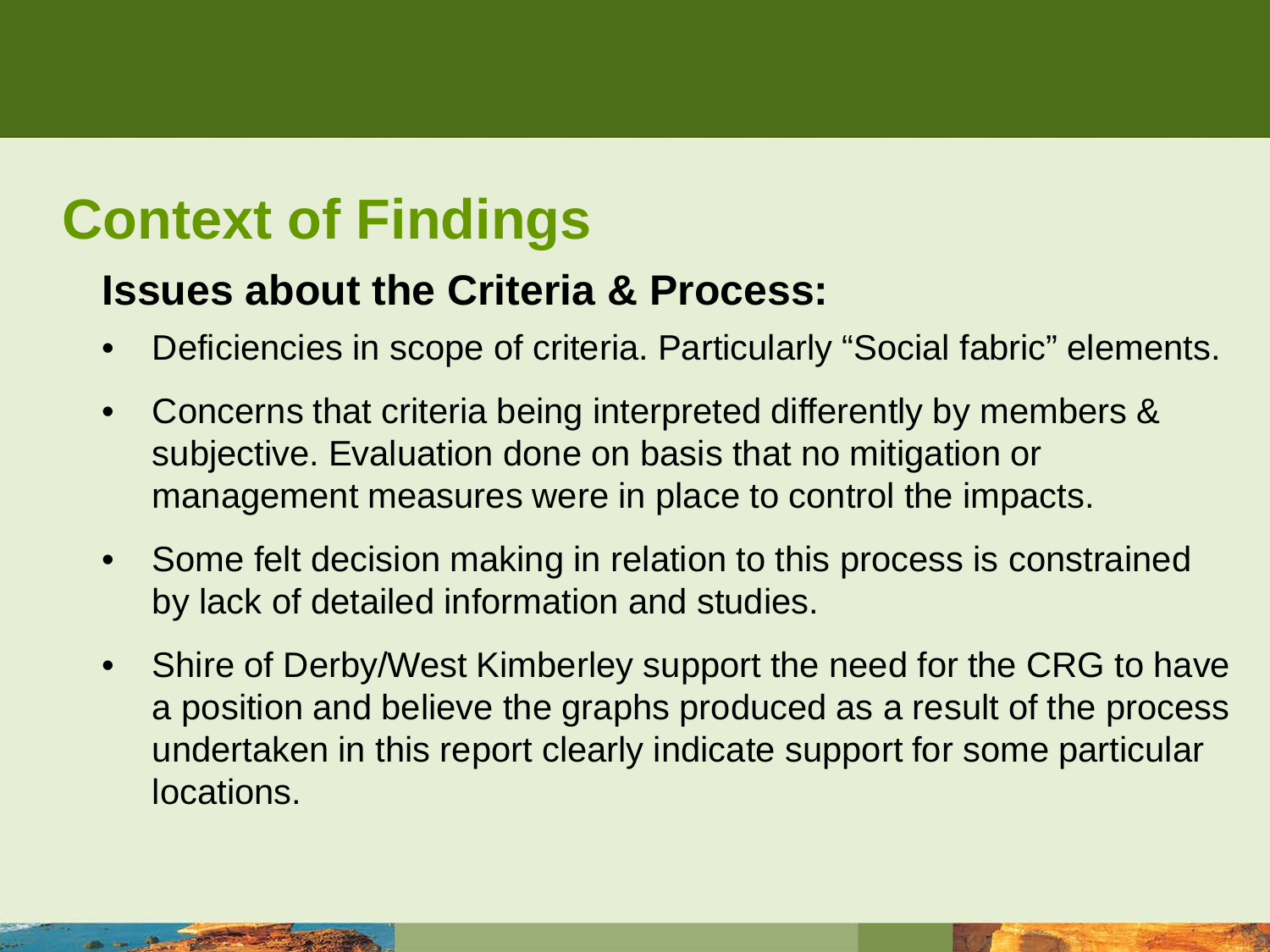### **Context of Findings**

#### **Issues about the Criteria & Process:**

- •Need for State consultation with local planning authorities.
- •Need for 'associated' industry development being considered through this process.
- •General fear that Agencies and Local Government won't be properly resourced in terms of staff, funding, housing, and infrastructure.
- •Royalties scheme for Kimberley regarded by some in this group as important.
- •Shire of Derby West Kimberley supportive of more than one hub.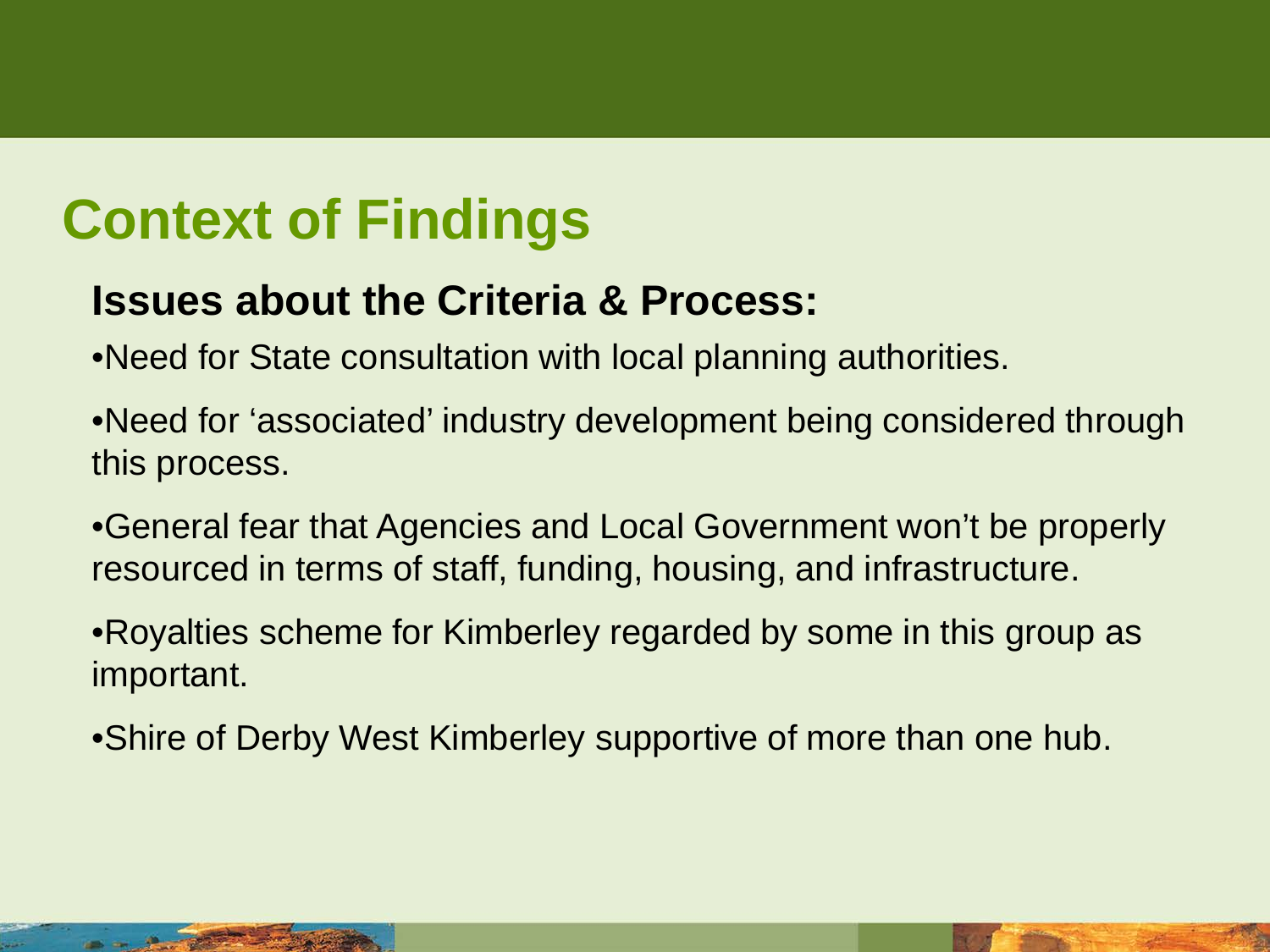### **Conclusions**

The following key issues were common to members of the CRG, and these views relate to any of the eleven (11) sites under consideration:

- Adequate resourcing of the region to cope with the influx of people is critical.
- Expedient release of adequate land for housing is also critical.
- There is a need to maintain the affordability, lifestyle, culture and 'social fabric' aspects of communities impacted by the chosen site.